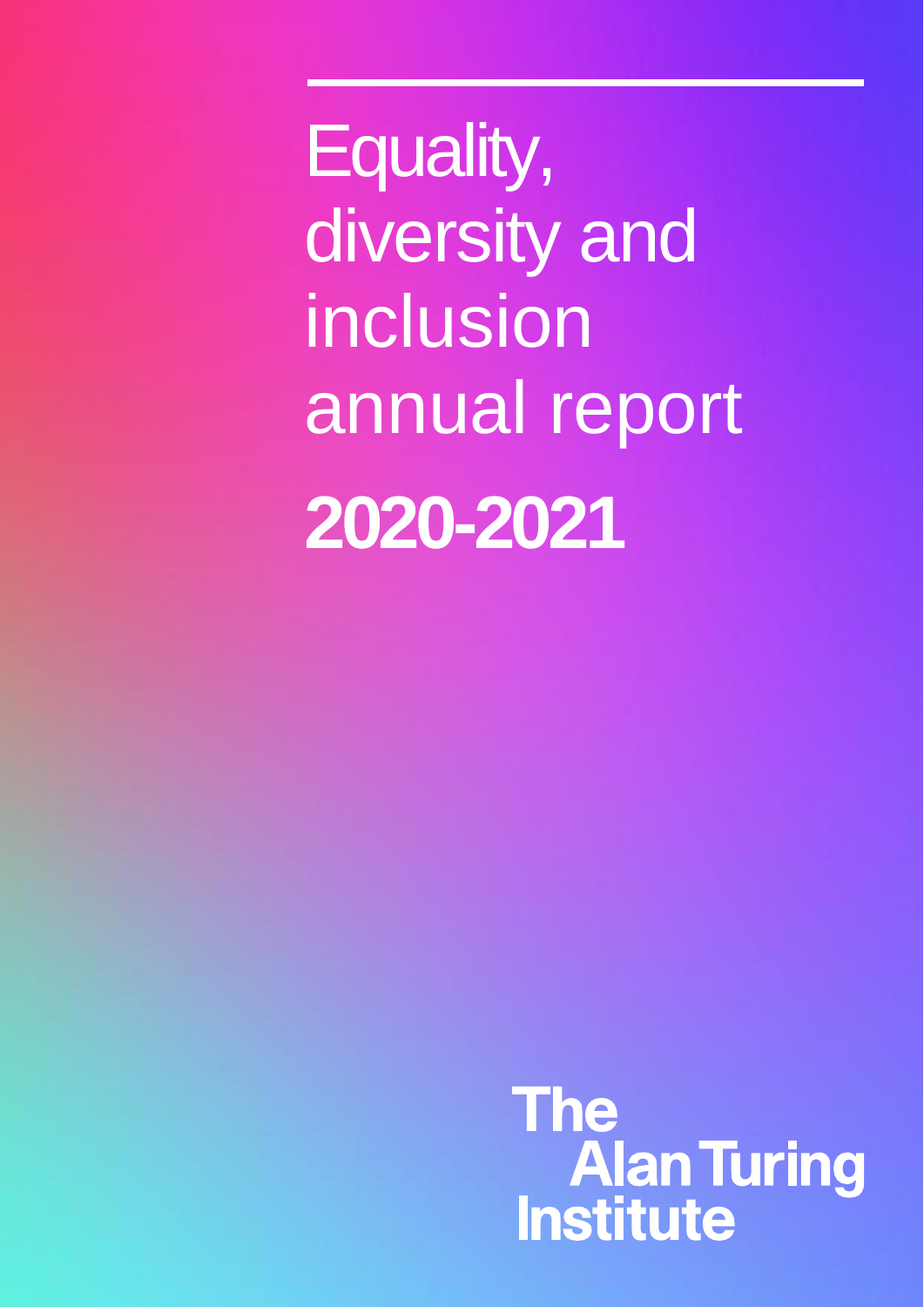# The Alan Turing Institute EDI Annual Report October 2020-September 2021

Authors: Amy Gallimore, EDI Strategic Lead; Clare Randall, Director of People; Louise Bowler, Research Data Scientist.

## **Contents**

| Communications, Network Group Activity and Community Events 4 |  |
|---------------------------------------------------------------|--|
|                                                               |  |
|                                                               |  |
|                                                               |  |
|                                                               |  |
|                                                               |  |
|                                                               |  |
|                                                               |  |
|                                                               |  |
|                                                               |  |
|                                                               |  |
|                                                               |  |
|                                                               |  |
|                                                               |  |
|                                                               |  |
|                                                               |  |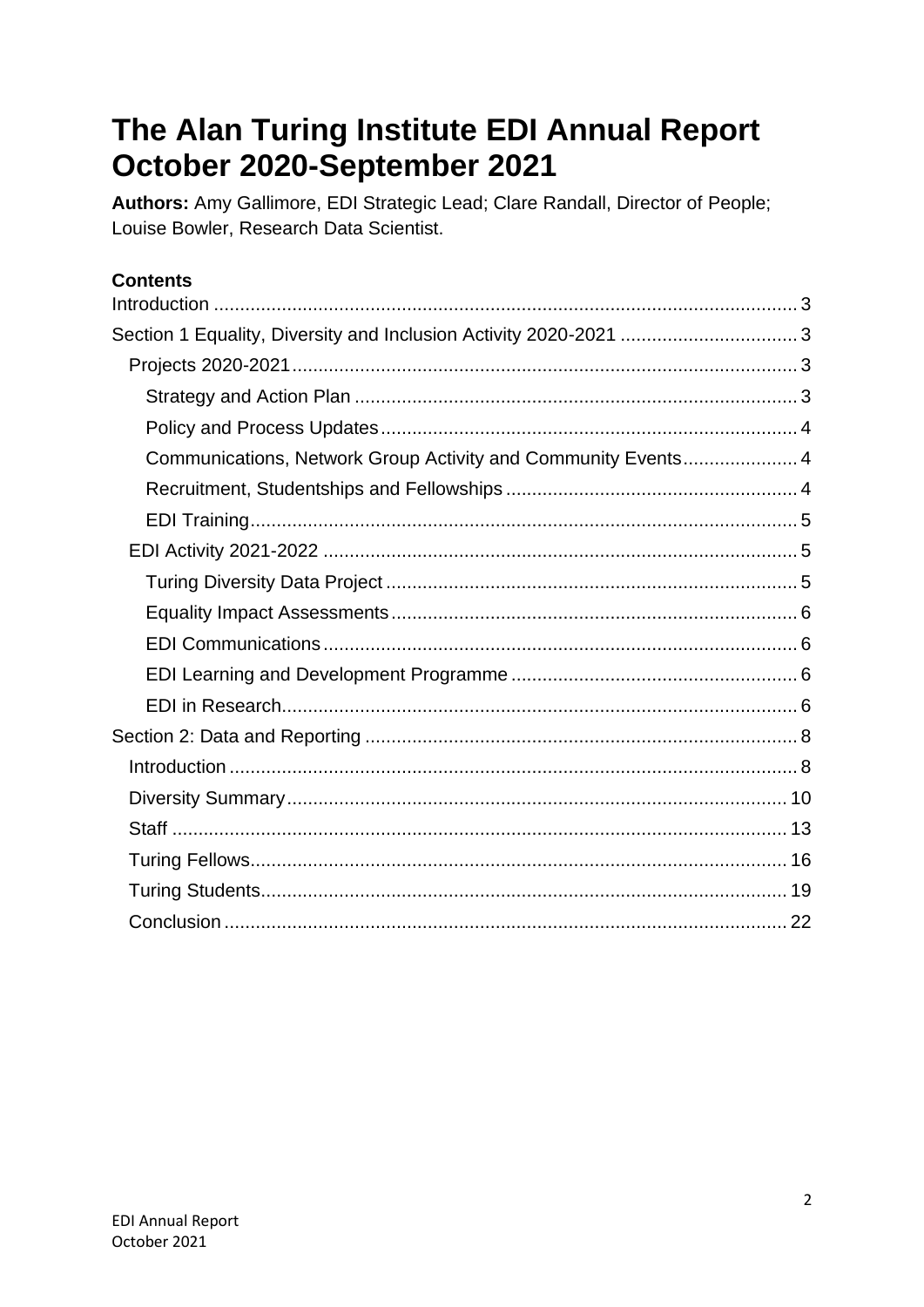#### <span id="page-2-0"></span>**Introduction**

This report summarises the work undertaken over the last 12 months at The Alan Turing Institute in the areas of equality, diversity and inclusion (EDI). As the Institute's first Strategy and Action Plan was launched in September 2021 this report will aim to provide a brief overview of activity over the last twelve months as well as an initial review of the diversity of the Institute based on available data. This report was originally presented to the Renumeration, EDI and People Committee (REPCo) in October 2021. This version has been edited Section 2 in order to avoid sharing personal or sensitive data.

### <span id="page-2-1"></span>**Section 1 Equality, Diversity and Inclusion Activity**

#### <span id="page-2-2"></span>**Projects 2020-2021**

#### <span id="page-2-3"></span>Strategy and Action Plan

This September saw the Institute launch its first EDI Strategy and accompanying Action Plan (Appendix 3). The strategy was developed by the Turing community working with an external EDI consultant and was finalised by the EDI Strategic Lead. As part of the development we held a community consultation including a survey and focus groups to gather feedback.

The strategy lays out our commitment to EDI, what has been achieved to date and our ambitions for the future. The action plan will guide our work in this area and identifies resource requirements, timelines, the senior responsible officer and the anticipated measurable outcome. The action plan will be updated on at least a quarterly basis by the EDI Strategic Lead to provide the Institute with a tool to monitor progress. It will be provided to the EDI Advisory Group and REPCo for this purpose.

Our work in this area will start by building a framework and foundation for future progress. We recognise that, at present, we are unable to set quantitative targets based on the available data, but as our work in this area continues we plan to update the action plan with further success measures.

The development of the Strategy and Action Plan also saw a review of our EDI Framework. Two new permanent roles have been created; EDI Officer and EDI Strategic Lead who will sit within the People team and provide necessary resource to achieve our ambitions.

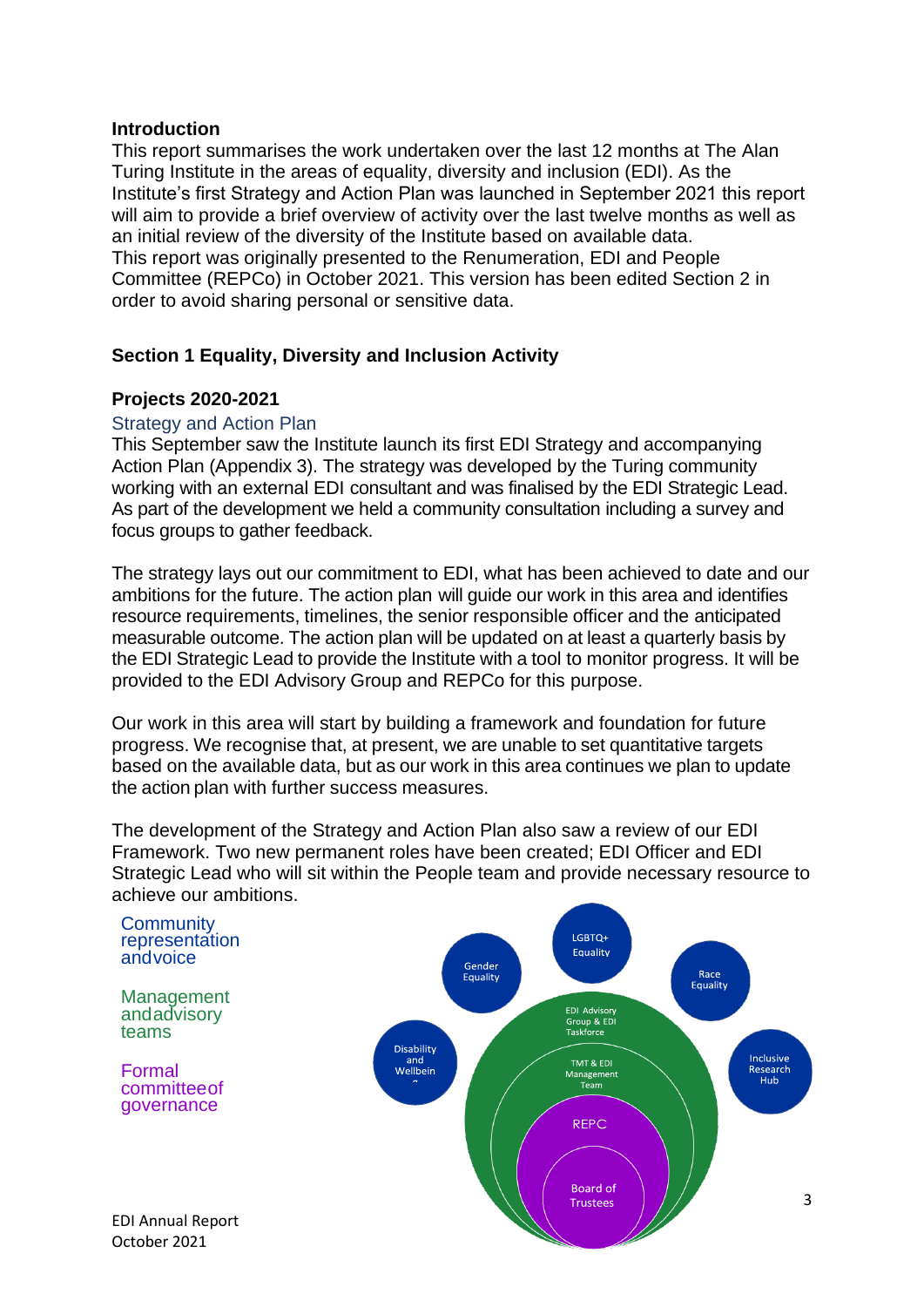The new Framework clarifies the role of the EDI Advisory Group and Network groups as sources of feedback and input. The Turing Management Team with the support of the EDI Team will be responsible for the implementation and delivery of the Action Plan.

#### <span id="page-3-0"></span>Policy and Process Updates

In July the Institute launched a new Reasonable Adjustments Policy. The policy formalised current practice at the Institute and created a clear process for Turing employees, students and Research Fellows to request adjustments or support through Cezanne using a new Health form. The policy launch was complimented by training for community members and the Turing Management Team. At the time of introducing the new Health form we also introduced a new monitoring form for staff, students and research fellows to complete to share their monitoring data with the Institute. When the office re-opens in October a refresher campaign will be run covering both reasonable adjustments and encouraging staff to submit monitoring data.

This past year the Institute has introduced the Report and Support tool. Report + Support is an online tool where Turing People can report issues of bullying and harassment, discrimination, assault, hate crime, sexual misconduct, or a breach to our Turing Values, anonymously or via contacting an advisor to discuss.

#### <span id="page-3-1"></span>Communications, Network Group Activity and Community Events

Our Network Groups have remained active over the last 12 months and have held a number of community events marking events including; Pride month, Black History Month, International Women's Day, National Inclusion Week and Mental Health Awareness Week. Events have been supported with communications from Senior Leadership. We received feedback earlier in the year on the importance of giving visibility to all communities when celebrating these events e.g. the communications on International Women's Day represented only White women and so addressing this will be a priority for events and celebrations moving forwards.

As well as celebration events the Turing has continued to hold events and put on workshops over the last designed to support staff. Sessions were held after the murder of Sarah Everard and recently workshops have been run on dealing with social anxiety related to the lifting of lockdown restrictions. Feedback has been positive and we anticipate we will continue to offer similar sessions to our community based on needs and current events.

In 2020 a board paper 'Responding to issues as the Turing' was put forward to propose a new process for responding as 'The Alan Turing Institute' to the news agenda, and to major public events affecting our staff and sector. Work in this area has continued the with the Communications and Engagement Directorate leading a working group focused on further development and implementation this process. The group is currently developing guidelines to support our corporate communications on a range of issues including those focused on EDI.

#### <span id="page-3-2"></span>Recruitment, Studentships and Fellowships

On employee recruitment the Talent Acquisition team has worked to produce new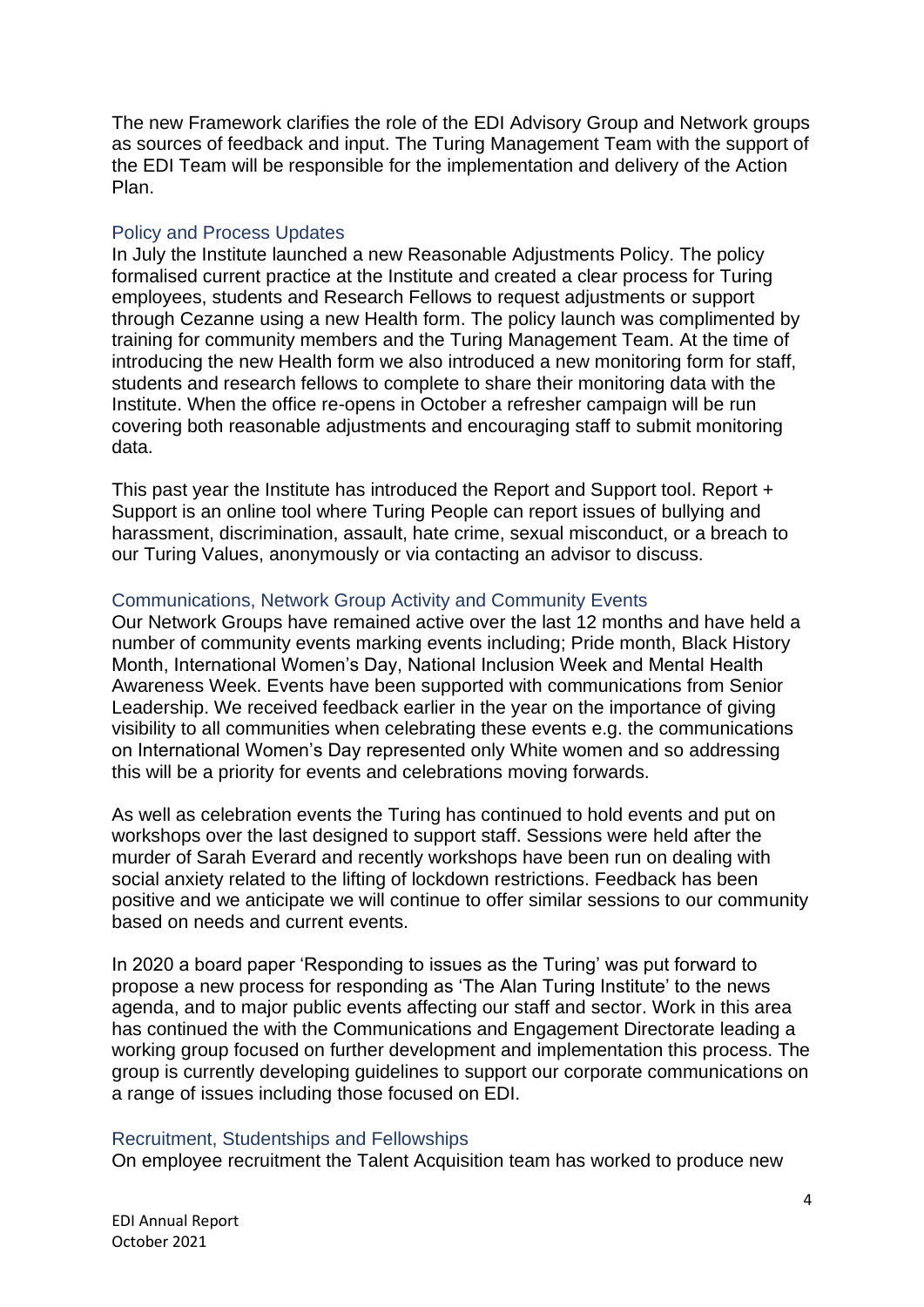updated guidelines reflecting current best practice for recruitment. Process changes have included asking for references after the interview stage, encouraging diverse panels and producing new guidance for interviewers. Unfortunately, we were unable to obtain recruitment data for this report although this will be an area of review in the future.

In 2020 we ran our first [Daphne Jackson Fellowship](https://daphnejackson.org/fellowships/the-alan-turing-institute/) call, offering a three year 0.5 FTE Fellowship. Working in partnership with the Daphne Jackson Trust this fellowship is specifically geared at supporting those who have been out of academic due to caring or health reasons to return. We plan to offer three Fellowships over the next three years with the second round now in progress.

On our flagship **Enrichment Scheme**, we have continued to offer an Access Award of up to an additional £500 per month for applicants with childcare costs or increased accommodation or other costs due to a disability.

In 2021 the Institute ran a call for new Turing Fellows offering a 1 year 0% Fellowship. For the first time, an Equality Impact Assessment was completed for this call which supported the Academic Engagement team to consider changes to the process including a request to our university partners (who were managing the selection process) to complete an Inclusivity Statement.

For a breakdown of personal characteristics for our Fellow and student cohorts in 2020-21 please see section 2.

#### <span id="page-4-0"></span>EDI Training

Our EDI training programme for 2020-2021 has included unconscious bias workshops and active bystander sessions to help staff understand the impact of implicit prejudice and how toaddress inappropriate behaviour. We will be fully updating the EDI Learning and Development offering for 2021-22.

#### <span id="page-4-1"></span>**EDI Activity 2021-2022**

Full details of EDI projects can be seen in the EDI Action Plan. The first year will be spent primarily ensuring we lay the foundations to develop meaningful and impactful interventions in EDI. Below is a summary of projects expected to be completed in the next 12 months.

#### <span id="page-4-2"></span>Turing Diversity Data Project

While we have been able to present a snapshot of the Turing community in section 2 of this report, we recognise we have some significant gaps in the data we currently hold on our community and how this is reported. We have recently finished scoping a project that will begin in Spring 2022 in partnership with the Research Engineering Group. The aim of this project is to create a software tool to automate or at least semi-automate the process of monitoring data collection. The aim is for tool to simplify and streamline four keys processes:

- 1. Collecting and sorting the Turing's EDI monitoring data (from Cezanne, Flexigrant and Eventsforce).
- 2. Anonymising the data.
- 3. Integrating the data into a single standardised database and storing it in a secure way.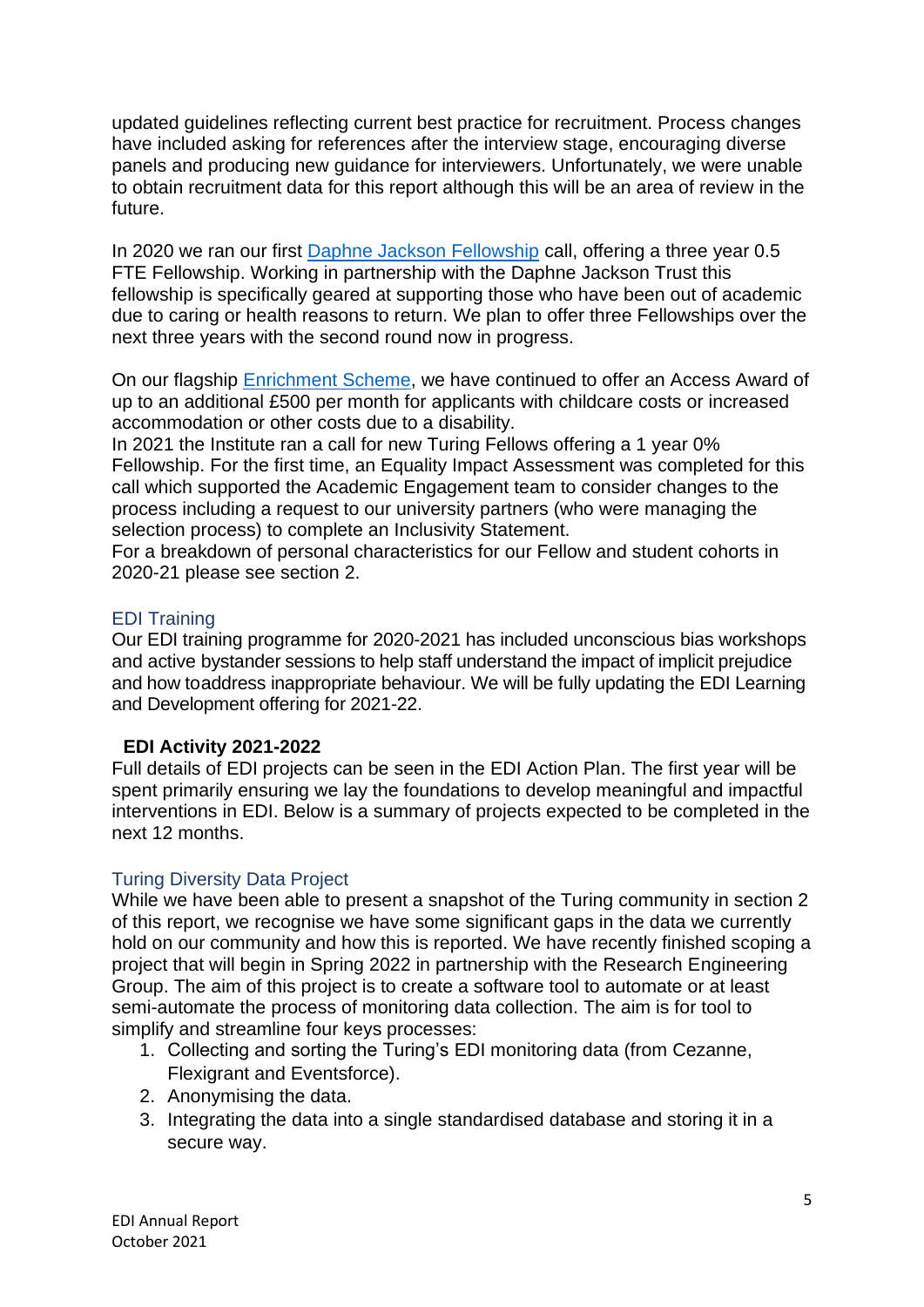4. Exposing the data though a dashboard or spreadsheet that will allow generation of custom reports.

This tool will help the EDI team and other teams to monitor and report on the diversity of our community. It will be an important step towards implementing our EDI strategy, as it will allow us to quantify diversity, regularly monitor it, report to senior management and understand the impact of changes we make to increase diversity. A working group has been established to utilise the in-house expertise of our research community.

#### <span id="page-5-0"></span>Equality Impact Assessments

Over the next 12 months we will be bringing in a process for mandatory equality impact assessments to be conducted across a number of Institute activities including funding calls, Fellowship schemes and events. Equality impact assessments will support teams in ensuring their activities are inclusive and engaging a diverse range of people. We are in contact with colleagues in UKRI, where EIAs are a standard requirement, to learn best practice in this area. Implementation will be supported with training for relevant teams and senior leaders.

While we may not be ready in the next 6-12 months for develop large scale interventions to the challenges we have identified, we hope that the introduction of EIAs will support teams to begin to make a range of changes to their activities to ensure they are in line with our EDI ambitions.

#### <span id="page-5-1"></span>EDI Communications

Building on the excellent work of our Network Groups and communications team we will expand our current EDI communications with a year round communications plan. A key theme from the work on responding to issues and sensitive events has been the need for pro-active communications which will be built into the new plan. A clear communications plan will also allow us the opportunity for our leadership to speak on the topics most important to them. In November we will host the Turing's first EDI Networks Day in the new office to support the Network groups in planning their activity for the year ahead and fostering cross group collaboration.

#### <span id="page-5-2"></span>EDI Learning and Development Programme

As mentioned previously our EDI training programme is being replaced by a new offering of Learning and Development activities. The Turing has just enrolled four employees in [Diversifying Leadership,](https://www.advance-he.ac.uk/programmes-events/development-programmes/new-to-leading/diversifying-leadership) a leadership development programme for ethnic minorities run by Advance HE and will be offering 5 places on [Aurora](https://www.advance-he.ac.uk/programmes-events/aurora) women's leadership development programme in 2022.

A new range of EDI learning and development training opportunities have also been scoped and will run year-round. These include sessions on, using inclusive language, allyship training, neurodiversity awareness and gender identity awareness.

#### <span id="page-5-3"></span>EDI in Research

We are currently developing plans to deliver a new body of work focused on EDI in datascience and AI research. Led by Anjali Mazumder, the proposed programme will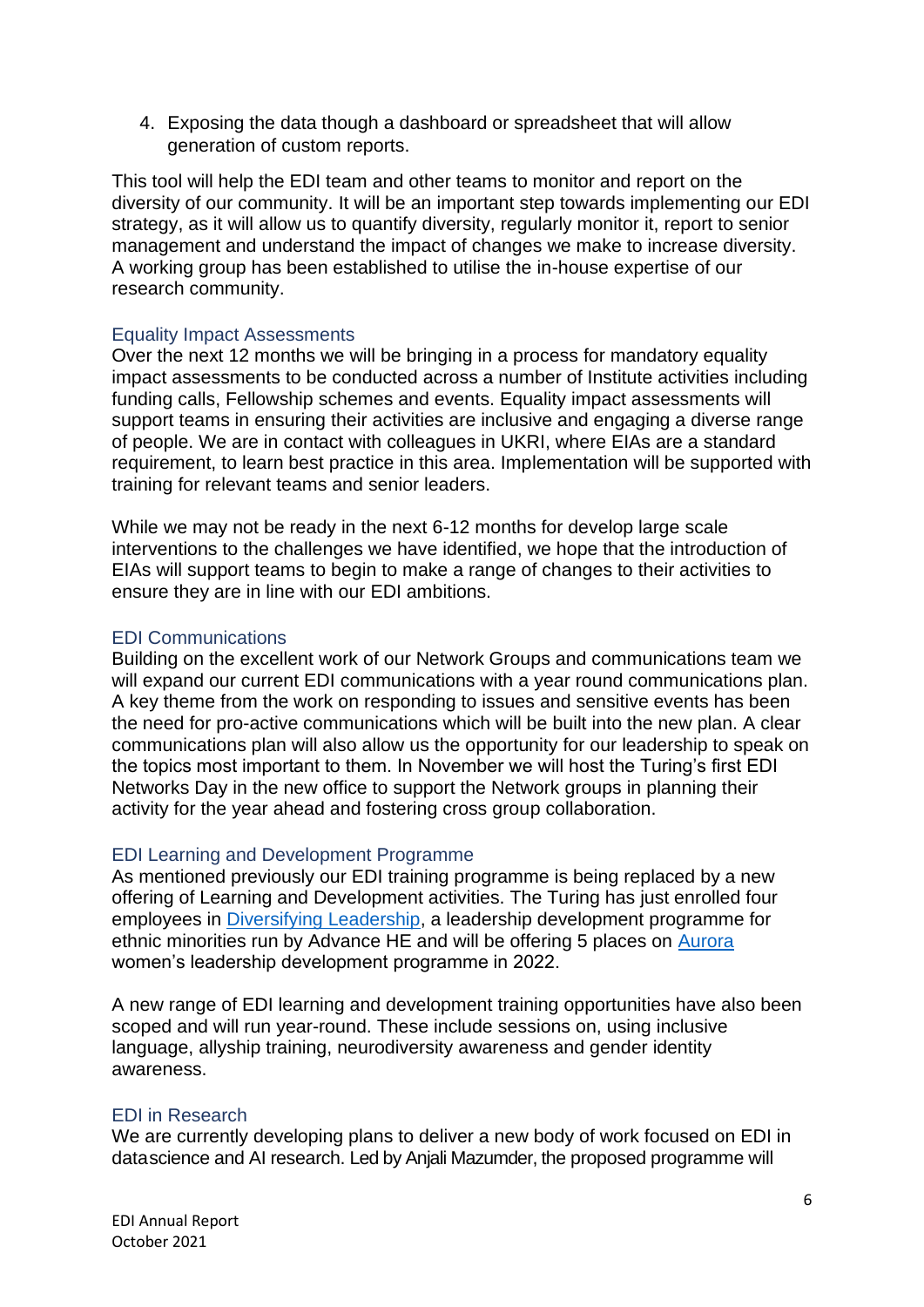foster cross-programme collaboration and look at the impacts of data and AI on society by placing diversity, inclusion, human rights and the law at the core of responsible research, innovation and governance. This new programme of research also aims to inform on and improve pathways and opportunities for careers in the data science and AI field and ecosystem as well as co-developing training opportunities that bolster diversity across our research programmes. The programme will include research and training programme delivery and will support sharing of best practice through an Inclusive Research Hub, external stakeholder engagement, the creation of an EDI in Data Science and AI Taskforce, community building (internally and externally), knowledge transfer and the seeding of new opportunities.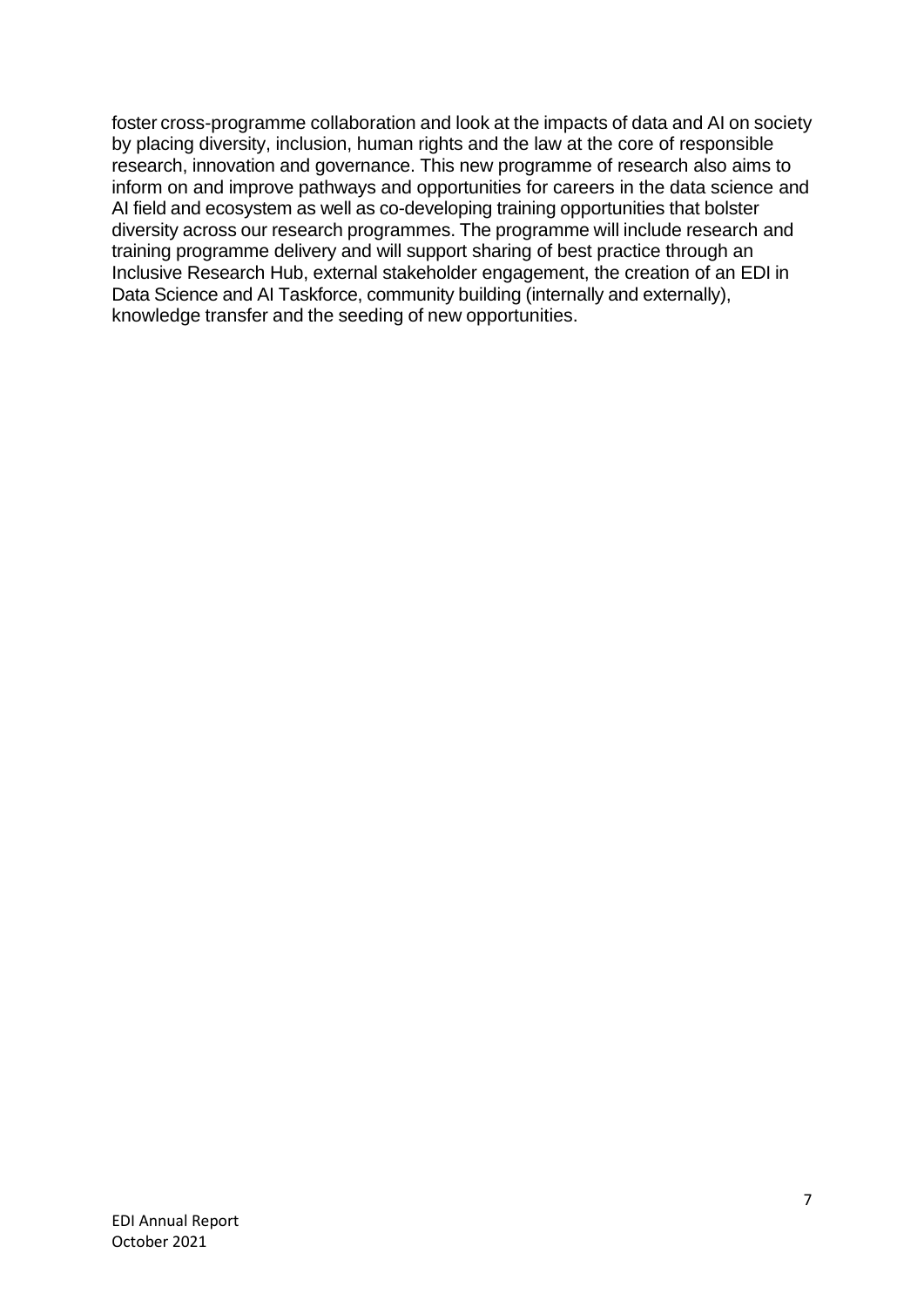#### <span id="page-7-1"></span><span id="page-7-0"></span>**Section 2: Data and Reporting Introduction**

In order to make progress towards our ambition in EDI we need to understand the current make up of our community. As discussed in the previous section, this is an area where further work is planned to ensure comprehensive monitoring data is collected, safely and anonymously stored and efficiently analysed. We recognise the analysis presented today is not comprehensive and for this reason have not provided extensive analysis as to the reasons why certain groups are not well represented at the Turing.

In this report we are presenting data on; Turing employees, including employees on a fixed term or permanent contract, but not including zero hours contracts and secondments, Turing Fellows and Turing students, comprised of Doctoral and Enrichment students. These groups have been chosen due to the availability and consistency of data and to provide a snapshot across three of the key groups the Turing engages with.

Data for Turing Fellows and Students was collected through a monitoring form at the point of application (or in the case of 2018-2020 Turing Fellows at the point of submitting an annual report). Data on employees was collected through a monitoring form completed after starting. In all cases it was optional for individuals to complete the form.

We have chosen age, disability, ethnicity and gender, and for staff, function (Research staff or professional services) and pay band to analyse because of the current availability and accessibility of data including the ability to find suitable comparison points. In this report 'Professional services' includes staff categorised as having a research facilitation job role. In the future we plan to also examine gender identity, sexual orientation, religion, caring responsibilities and other markers of socio-economic advantage (e.g. parental education, type of education). For 2021- 2022 all Turing Fellowships were offered on a 0% basis, and all Enrichment Student financial awards are calculated based on income rather than merit and so no analysis on financial award has been completed for these groups.

We have chosen to benchmark the data against the following sources:

- ONS Data (National Age,  $Sex)^1$
- Family Resources Survey 2019 (National Disability)<sup>2</sup>
- **•** Ethnicity Facts and Figures Service (National Ethnicity)<sup>3</sup>
- Higher Education Statistics Authority (HESA) Data

<sup>1</sup>ONS, 2021, *Principal projection – UK population in age groups*, ONS, 11.10.2021, [<https://www.ons.gov.uk/peoplepopulationandcommunity/populationandmigration/populationprojectio](https://www.ons.gov.uk/peoplepopulationandcommunity/populationandmigration/populationprojections/datasets/tablea21principalprojectionukpopulationinagegroups) [ns/datasets/tablea21principalprojectionukpopulationinagegroups>](https://www.ons.gov.uk/peoplepopulationandcommunity/populationandmigration/populationprojections/datasets/tablea21principalprojectionukpopulationinagegroups)

<sup>2</sup> Department for Work and Pensions, 2021, *Family Resources Survey: financial year 2019 to 2020,*  Department for Work and Pensions, 11.10.2021 [<https://www.gov.uk/government/statistics/family](https://www.gov.uk/government/statistics/family-resources-survey-financial-year-2019-to-2020)[resources-survey-financial-year-2019-to-2020>](https://www.gov.uk/government/statistics/family-resources-survey-financial-year-2019-to-2020)

<sup>3</sup> Ethnicity Facts and Figures, 2018. *Population of England and Wales,* Ethnicity Facts and Figures, 11.10.2021 [<https://www.ethnicity-facts-figures.service.gov.uk/uk-population-by-ethnicity>](https://www.ethnicity-facts-figures.service.gov.uk/uk-population-by-ethnicity)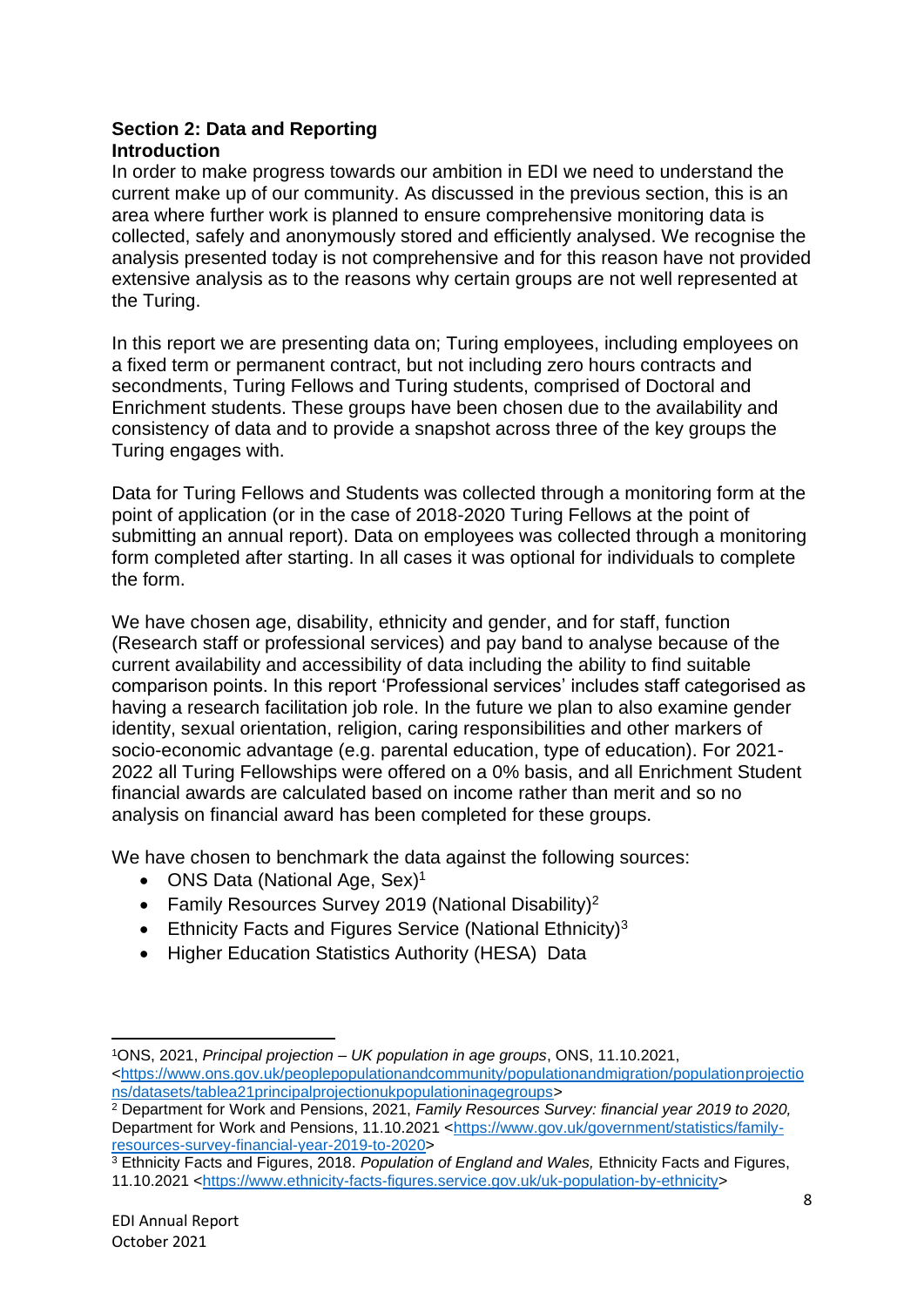- o Postgraduate Research Student Science Subjects Data for 2019/20 (Student Age, Disability, Ethnicity and Gender)<sup>4</sup>
- o Staff Data for 2019/20 (Fellow and Staff Age, Disability, Ethnicity and Gender)<sup>5</sup>

These have been chosen for availability and reliability and to provide an initial indication of how the diversity of the institute compares. In order to use these data for comparison we have summarised our data into similar categories. Some of these categories are relatively simplistic in representing individual identities, in particular gender (options for Female, Male and Other) and ethnicity (options for White, Black, Asian, Mixed and Other).

In the future, we hope to develop more detailed benchmarking data sets including against comparable research institutions and also to present data that will allow for more accurate comparison and more nuanced categorisation.

<sup>4</sup> HESA, 2021, *Who's studying in HE?*, HESA, 11.10.2021 [<https://www.hesa.ac.uk/data-and](https://www.hesa.ac.uk/data-and-analysis/students/whos-in-he)[analysis/students/whos-in-he>](https://www.hesa.ac.uk/data-and-analysis/students/whos-in-he)

<sup>5</sup> HESA, 2021, *Who's working in HE?*, HESA, 11.10.2021 [<https://www.hesa.ac.uk/data-and](https://www.hesa.ac.uk/data-and-analysis/staff/working-in-he)[analysis/staff/working-in-he>](https://www.hesa.ac.uk/data-and-analysis/staff/working-in-he)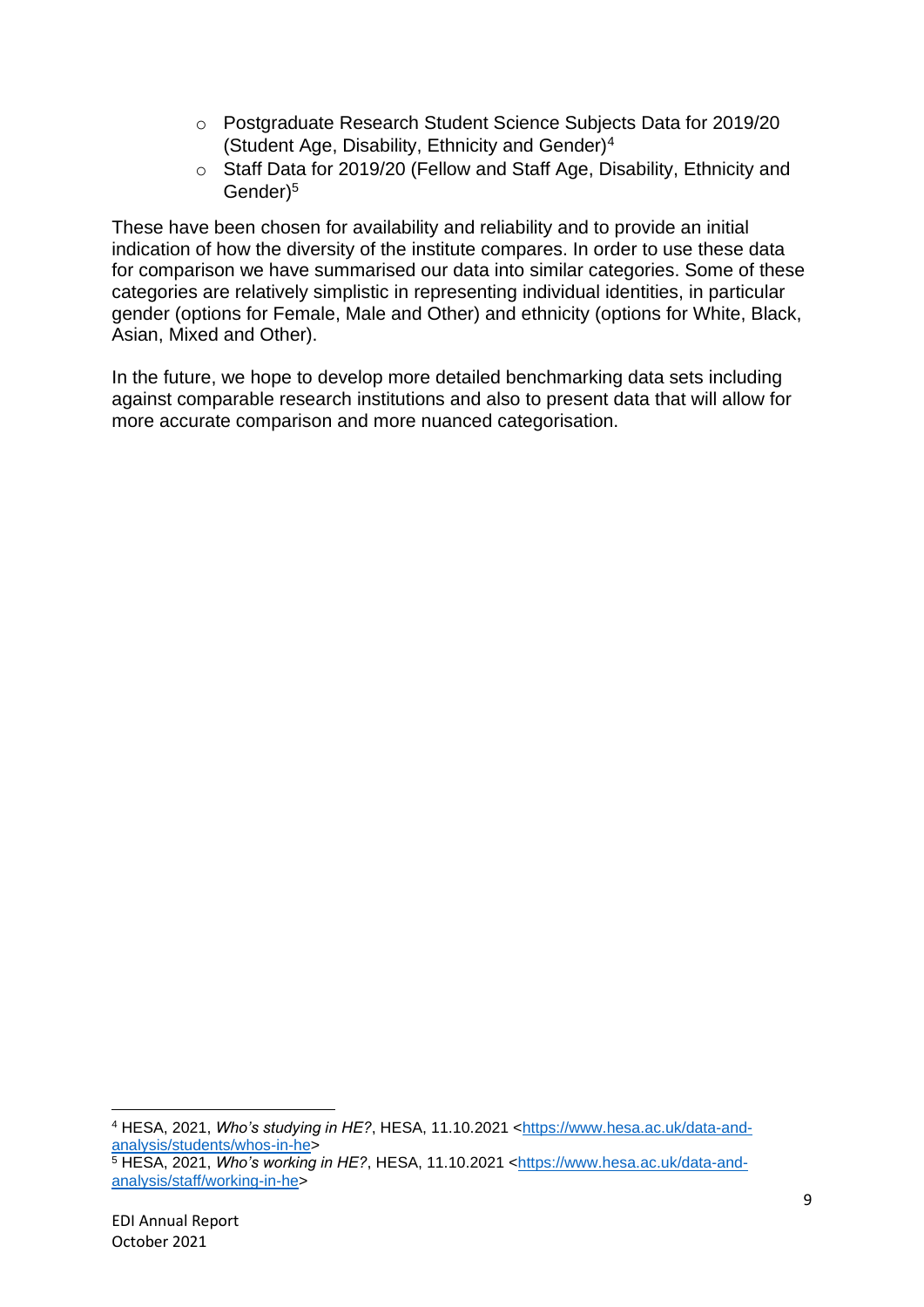## **Diversity Summary**

Overall, the diversity of the Turing is generally reflective of the higher education sector, with some areas requiring significant improvement. Across most of the areas presented the diversity of the institute has improved over the last three years, although in some areas progress is slow.

The age profile of the Turing community remains younger than the data selected for comparison. There are some areas of concern that require further investigation, for example the relatively low numbers of Research Staff aged over 50.

<span id="page-9-0"></span>

| Age<br>group        | <b>National</b><br>(2019) | <b>Turing</b><br><b>Employees</b><br><b>October</b><br>2021 | Age group | <b>Partner</b><br><b>Universities Data</b><br><b>Academic Staff</b><br><b>Professor/Senior</b><br>Academic 2019/20<br>(Source: HESA) | <b>Turing</b><br><b>Fellows</b><br>$2021 -$<br>2022 | Age<br>group        | <b>Science</b><br>Postgraduate<br><b>Research</b><br><b>Students</b><br>19/20<br>(Source:<br>HESA) | <b>Turing</b><br><b>Students</b><br>2021-22 |
|---------------------|---------------------------|-------------------------------------------------------------|-----------|--------------------------------------------------------------------------------------------------------------------------------------|-----------------------------------------------------|---------------------|----------------------------------------------------------------------------------------------------|---------------------------------------------|
|                     |                           |                                                             | 30 and    |                                                                                                                                      |                                                     | 20 and              | 0.2%                                                                                               | 0%                                          |
| $20 - 24$           | 6.2%                      | 3.2%                                                        | under     | 0.0%                                                                                                                                 | 1.4%                                                | under               |                                                                                                    |                                             |
| 25-29               | 6.8%                      | 16.7%                                                       | $31 - 35$ | 0.3%                                                                                                                                 | 8.6%                                                | $21 - 24$           | 30.4%                                                                                              | 8%                                          |
| 30-34               | 6.7%                      | 31.9%                                                       | 36-40     | 3.6%                                                                                                                                 | 21.3%                                               | 25-29               | 37.5%                                                                                              | 66%                                         |
| 35-39               | 6.6%                      | 20.7%                                                       | $41 - 45$ | 11.0%                                                                                                                                | 22.3%                                               | 30 and<br>under     | 31.9%                                                                                              | 18%                                         |
| 40-44               | 6.0%                      | 10.8%                                                       | 46-50     | 18.1%                                                                                                                                | 13.0%                                               | <b>No</b><br>Answer | 0%                                                                                                 | 8%                                          |
| 45-49               | 6.6%                      | 6.4%                                                        | $51 - 55$ | 21.8%                                                                                                                                | 9.7%                                                |                     |                                                                                                    |                                             |
| 50-54               | 7.0%                      | 5.2%                                                        | 56-60     | 20.3%                                                                                                                                | 6.7%                                                |                     |                                                                                                    |                                             |
| 55-59               | 6.6%                      | 2.8%                                                        | 61-65     | 15.2%                                                                                                                                | 3.9%                                                |                     |                                                                                                    |                                             |
| 60 years            |                           |                                                             | 66 and    |                                                                                                                                      |                                                     |                     |                                                                                                    |                                             |
| and over            | 24.1%                     | 2.0%                                                        | over      | 9.5%                                                                                                                                 | 2.3%                                                |                     |                                                                                                    |                                             |
| <b>No</b><br>Answer | 0.0%                      | 0.4%                                                        | No answer | 0.0%                                                                                                                                 | 10.7%                                               |                     |                                                                                                    |                                             |
| Total               |                           |                                                             | Total     |                                                                                                                                      |                                                     |                     |                                                                                                    |                                             |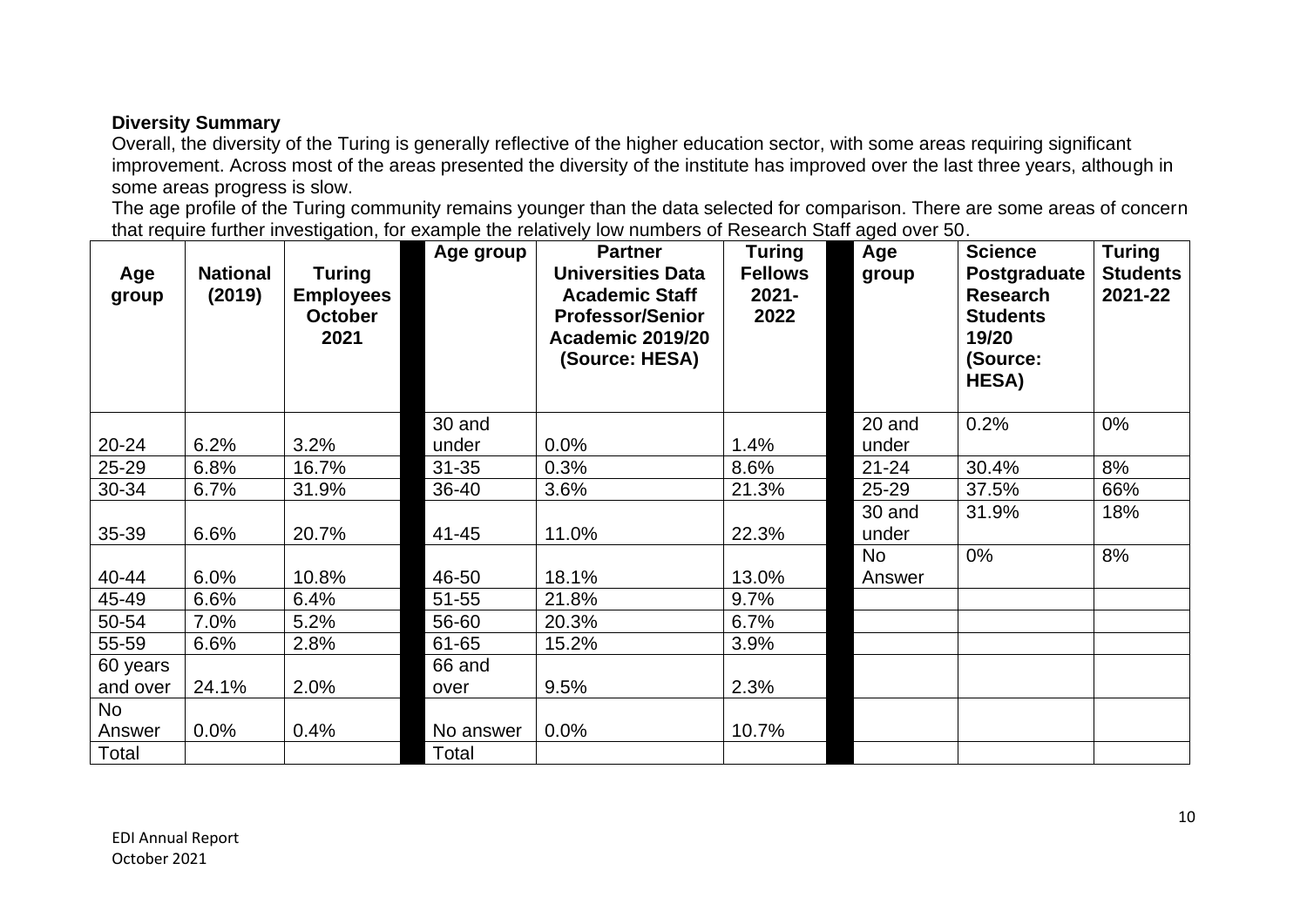Across research positions (Students, Fellows and Research Staff) the representation of women remains an area requiring improvement. Females are underrepresented in both our Fellow, Research Staff and student communities in comparison to UK universities data although well represented in professional services.



The Turing has had no success in recruiting Black students which remains an area of high concern, and while the number of Black Fellows and Black Research Staff is broadly comparable to the data we have benchmarked against this is an area where the sector does not adequately represent the wider UK population. Among Turing Fellows and Students individuals of an ethnicity that fell under the category of Asian, were very well represented at 13.7% and 21% of their respective cohorts, which is a higher proportion than the data we benchmarked against. Individuals whose ethnicity was categorised as Mixed, Other or White were generally proportionally represented. In the future, a more detailed analysis of ethnicity data is required, as the categorisations used may be obscuring other ethnic groups that are underrepresented within the broader categories.



The number of employees, students and Fellows with a disability remains in line with the benchmarks selected, the representation of disabled people across higher

EDI Annual Report October 2021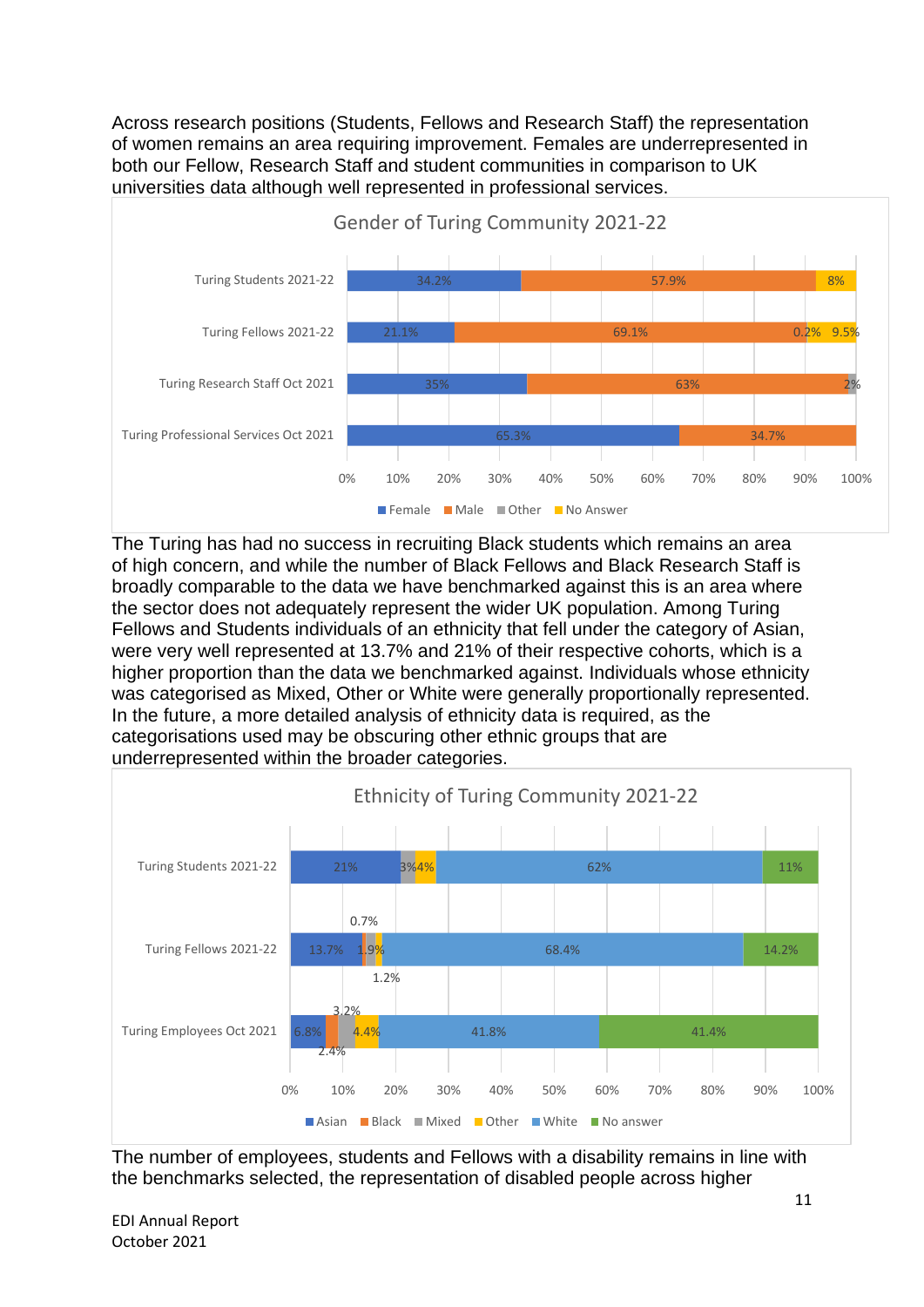

education and research remains much lower than the UK population.

We recognise that the sector is not representative of the wider population, and where we seek to go beyond the community reflected at UK universities we will need to deliver different and wider reaching interventions and strategies.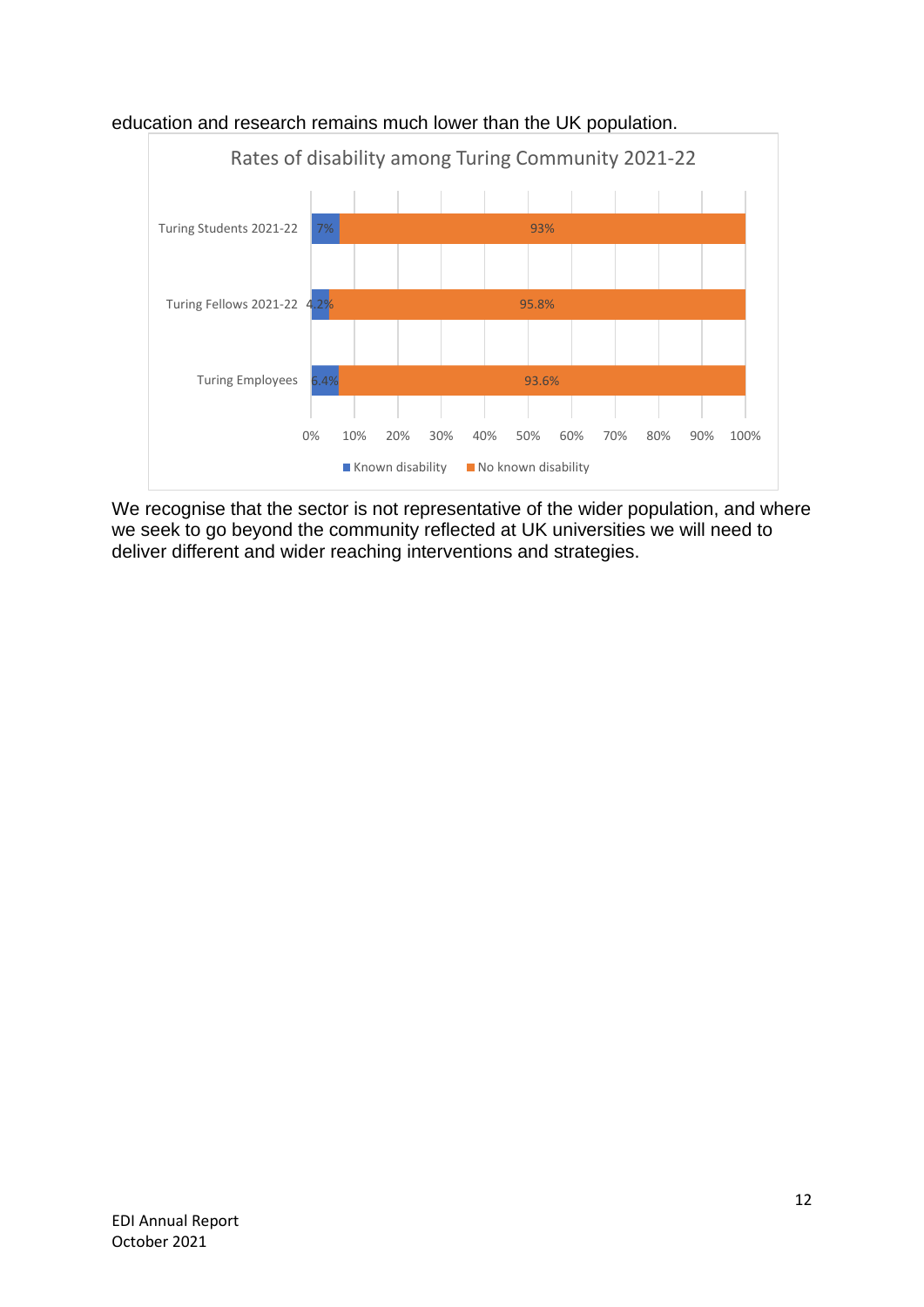## <span id="page-12-0"></span>**Staff**

Overall, the age of Turing employees is similar to equivalent HESA data with the Turing community representing a slightly younger demographic. There are relatively low numbers of research staff aged over 50. This may be due to senior career staff being more likely to be seconded and therefore not included in this analysis but requires further examination. Higher pay bands are typically awarded to older individuals, which given the experience required for most roles is not particularly surprising or concerning. Turing employee data on ethnicity is broadly comparable to HESA staff data. While this suggests the Turing is not doing significantly worse than other higher education institutions, the representation of some groups e.g. Black research staff remains below the national population average, 0.8% at Turing, 2.1% at UK universities and 3.3% nationally. This is an area where monitoring is required and improvements should be made. Information on pay, also suggests that employees in higher pay bands are more likely to be White. Staff who identified as an ethnicity falling under the Asian categorisation, made up 6.2% of research staff, a little lower than the UK university average of 9.9%. This is dissimilar to the trend seen in students and Fellows for Asian ethnic category individuals to be well represented at Turing. Staff from an ethnicity that fall under 'Other' are well represented across both Research and Professional services and in line with national figures although a more granular examination of ethnicities within this category would be beneficial. As the numbers are small, while the number of staff who selected an ethnicity that fell under the Mixed category are close to UK university average this should also be monitored. Overall, the large gaps in ethnicity data make it difficult to draw firm conclusions, and further work is needed to increase reporting rates. Once rates are improved it would be useful to complete a more thorough ethnicity pay gap reporting exercise.



There is a significant difference in the representation of genders between Professional services and research staff. Women are well represented in Professional Services including at higher pay bands however are underrepresented in research staff positions. As the Turing will be completing a separate Gender Pay Gap report we will not be looking into this in detail and the initial data is available in Appendix 2.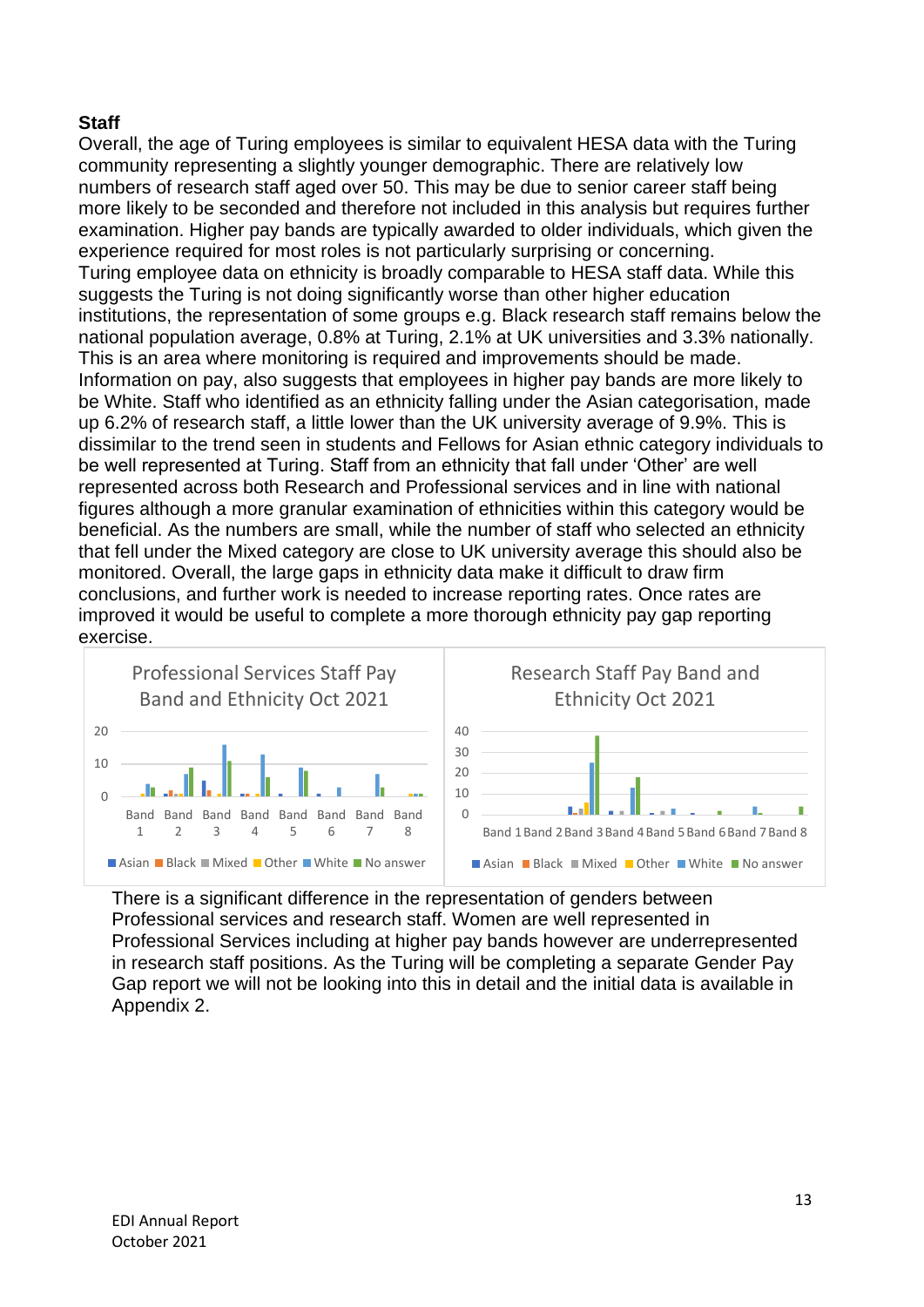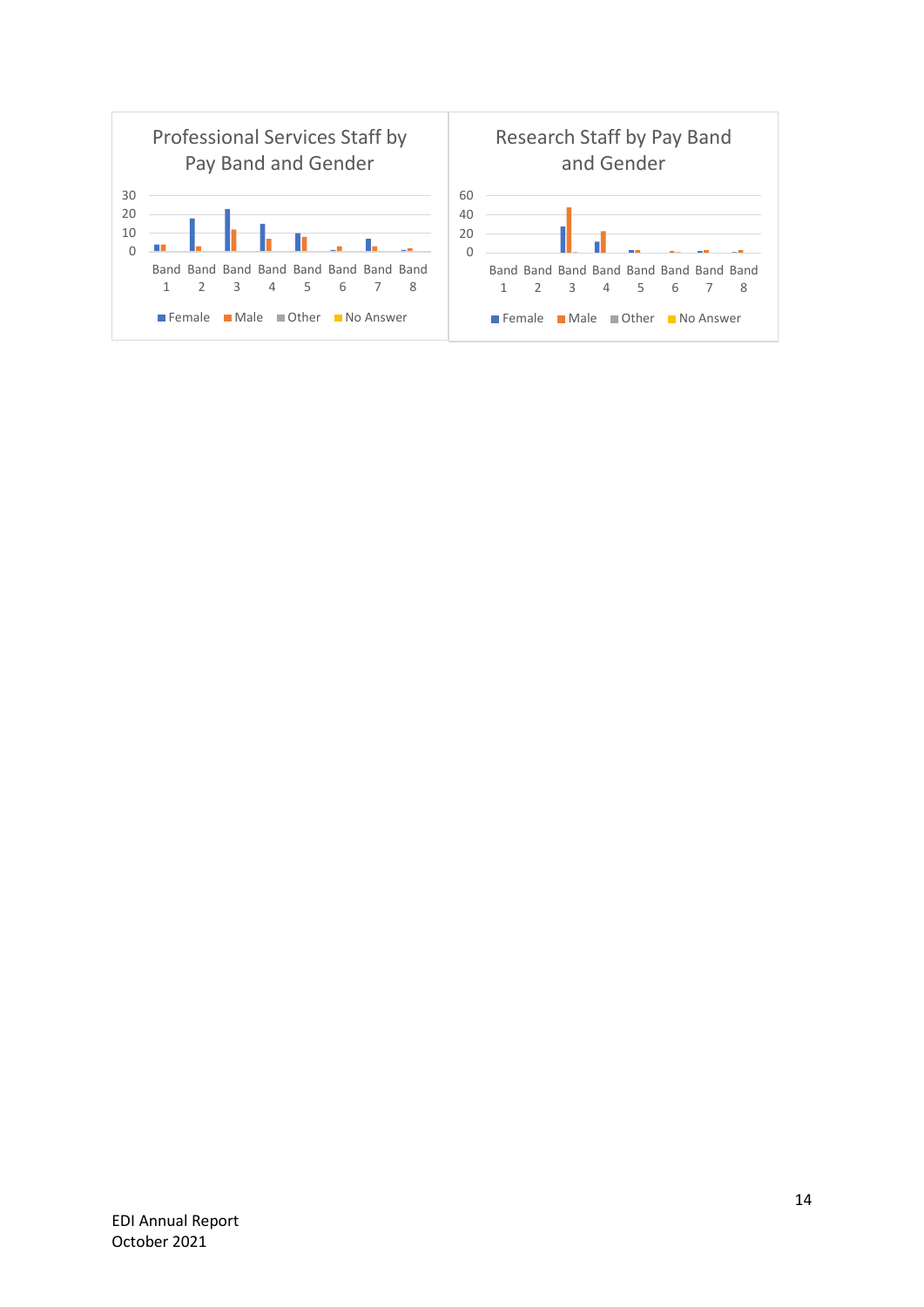| Category                 | <b>Turing</b><br><b>Employees</b><br><b>Research staff</b><br><b>HESA Academic</b><br>October 2021<br><b>Staff 2019/20</b> |       | <b>HESA Non</b><br><b>Academic Staff</b><br>2019/20 |              | <b>Turing</b><br><b>Employees</b><br>Professional<br><b>Services</b><br>October 2021 |            |     |        |
|--------------------------|----------------------------------------------------------------------------------------------------------------------------|-------|-----------------------------------------------------|--------------|--------------------------------------------------------------------------------------|------------|-----|--------|
| Age group                |                                                                                                                            |       |                                                     |              |                                                                                      |            |     |        |
| 25 and under             | 6930                                                                                                                       | 3.1%  |                                                     | 3.1%         | 17255                                                                                | 8.8%       |     | 5.8%   |
| 26-30                    | 23535                                                                                                                      | 10.5% |                                                     | 29.2%        | 21485                                                                                | 11.0%      |     | 21.5%  |
| $31 - 35$                | 33950                                                                                                                      | 15.2% |                                                     | 33.1%        | 25195                                                                                | 12.8%      |     | 24.8%  |
| 36-40                    | 33855                                                                                                                      | 15.1% |                                                     | 11.5%        | 27205                                                                                | 13.9%      |     | 18.2%  |
| 41-45                    | 28365                                                                                                                      | 12.7% |                                                     | 14.6%        | 23700                                                                                | 12.1%      |     | 9.1%   |
| 46-50                    | 27490                                                                                                                      | 12.3% |                                                     | 2.3%         | 24690                                                                                | 12.6%      |     | 8.3%   |
| 51-55                    | 26690                                                                                                                      | 11.9% |                                                     | 1.5%         | 23665                                                                                | 12.1%      |     | 9.1%   |
| 56-60                    | 21555                                                                                                                      | 9.6%  |                                                     | 2.3%         | 19415                                                                                | 9.9%       |     | 0.8%   |
| 61 years and over        | 21155                                                                                                                      | 9.5%  |                                                     | 1.5%         | 13580                                                                                | 6.9%       |     | 2.5%   |
| No Answer                | 0                                                                                                                          | 0.0%  |                                                     | 0.8%         | 0                                                                                    | 0.0%       |     | 0.0%   |
| Total                    | 223525                                                                                                                     | 100%  | 130                                                 |              | 196190                                                                               | 100%       | 121 | 100.0% |
|                          |                                                                                                                            |       |                                                     |              |                                                                                      |            |     |        |
| <b>Disability status</b> |                                                                                                                            |       |                                                     |              |                                                                                      |            |     |        |
| Known disability         | 10385                                                                                                                      | 5%    |                                                     | 3.1%         | 12775                                                                                | 6.5%       |     | 9.9%   |
| No known<br>disability   | 213140                                                                                                                     | 95%   |                                                     | 96.9%        | 183365                                                                               | 93.5%      |     | 90.1%  |
| Total                    | 223525                                                                                                                     | 100%  | 130                                                 | $\mathbf{1}$ | 196140                                                                               | 100%       | 121 | 100.0% |
|                          |                                                                                                                            |       |                                                     |              |                                                                                      |            |     |        |
| <b>Ethnicity</b>         |                                                                                                                            |       |                                                     |              |                                                                                      |            |     |        |
| Asian                    | 22055                                                                                                                      | 9.9%  |                                                     | 6.2%         | 11525                                                                                | 5.9%       |     | 7.4%   |
| <b>Black</b>             | 4725                                                                                                                       | 2.1%  |                                                     | 0.8%         | 5985                                                                                 | 3.1%       |     | 4.1%   |
| Mixed                    | 5045                                                                                                                       | 2.3%  |                                                     | 5.4%         | 3945                                                                                 | 2.0%       |     | 0.8%   |
| Other                    | 4950                                                                                                                       | 2.2%  |                                                     | 4.6%         | 1810                                                                                 | 0.9%       |     | 4.1%   |
| White                    | 167405                                                                                                                     | 74.9% |                                                     | 34.6%        | 161,370                                                                              | 82.3%      |     | 49.6%  |
| No answer                | 19350                                                                                                                      | 8.7%  |                                                     | 48.5%        | 11530                                                                                | 5.9%       |     | 33.9%  |
| Total                    | 223530                                                                                                                     | 100%  | 130                                                 |              | 196165                                                                               | 100.0<br>% | 121 | 100%   |
|                          |                                                                                                                            |       |                                                     | 1            |                                                                                      |            |     |        |
| Gender                   |                                                                                                                            |       |                                                     |              |                                                                                      |            |     |        |
| Female                   | 104305                                                                                                                     | 46.7% |                                                     | 35.4%        | 122,890                                                                              | 62.6%      |     | 65.3%  |
| Male                     | 118865                                                                                                                     | 53.2% |                                                     | 63.1%        | 73055                                                                                | 37.2%      |     | 34.7%  |
| Other                    | 355.00                                                                                                                     | 0.2%  |                                                     | 1.5%         | 210                                                                                  | 0.1%       |     | 0.0%   |
| No Answer                | 0                                                                                                                          | 0.0%  |                                                     | 0.0%         | 0                                                                                    | 0.0%       |     | 0.0%   |
| Total                    | 223525                                                                                                                     | 100%  | 130                                                 | 1            | 196155                                                                               | 100%       | 121 | 1      |

## **Table 1: Turing Employees October 2021 Personal Characteristics Data**

<span id="page-14-0"></span>difference to benchmark or no engagement, requires significant improvement More than 10% difference to benchmark, not an area of concern More than 10% difference to benchmark, area of further investigation Between 5 and 10% difference to benchmark, requires improvement Between 5 and 10% difference to benchmark, area of low concern Less than 5% difference to benchmark, monitoring required Less than 2% difference to benchmark, area of low concern

Key

Benchmark More than 10%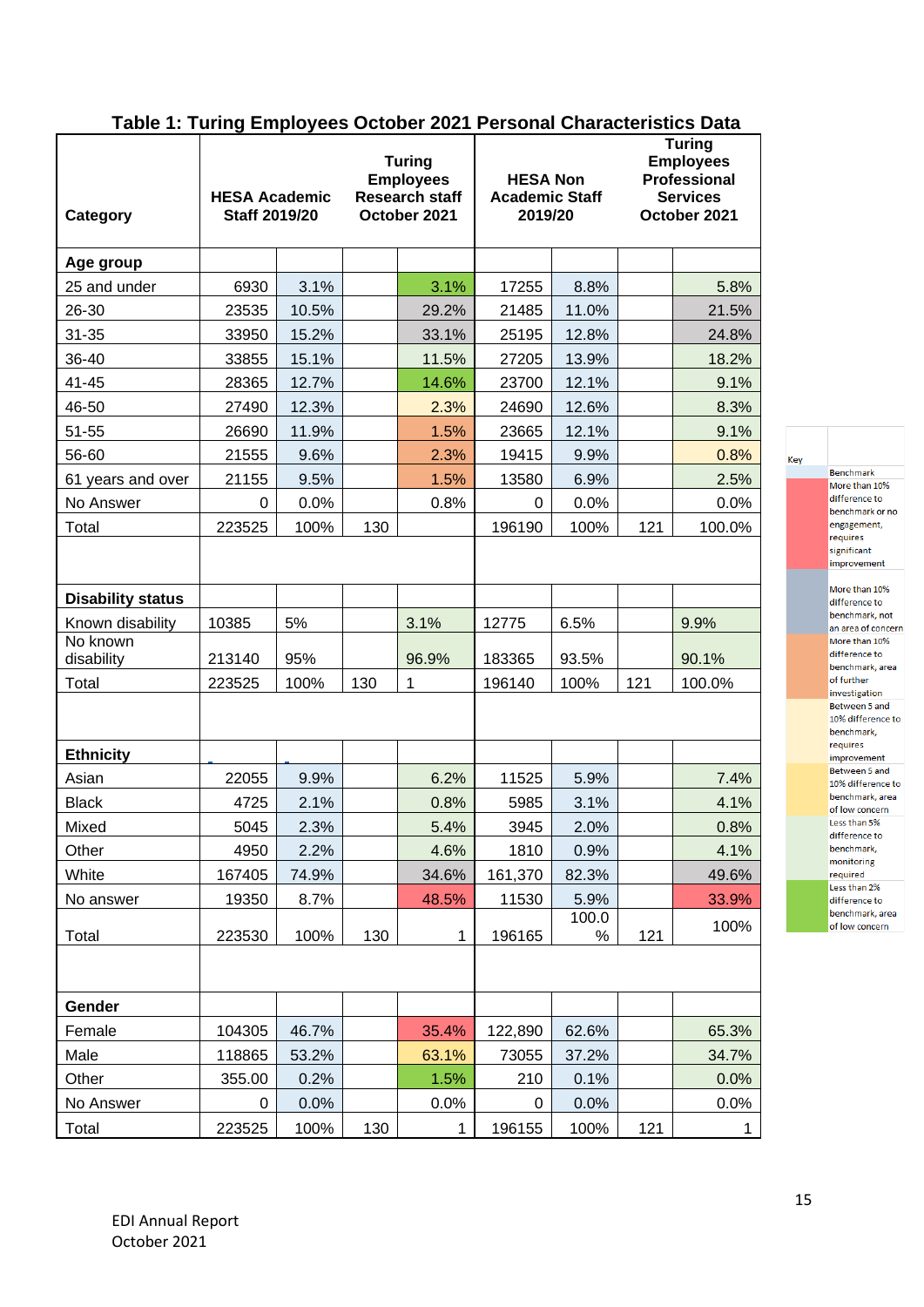## **Turing Fellows**

Overall, the diversity of our Turing Fellow cohort has increased since 2018 although changes have generally been slight.

The proportion of female Fellows has increased from 19.3% in 2018-2020 to 21.1% in 2021-2022. This remains below the proportion at our partner universities of 27.2% and of higher education institutes generally of 30.2% and is significantly far from being representative of the UK population.



Overall awarded Turing Fellows tend to be younger compared to the positions we have chosen to benchmark against at UK higher education institutions. There is some discrepancy in the data used for benchmarking here as available data on the HESA website allows separation of Professor and Senior Academic roles (e.g. senior career positions) however Turing Fellowships are considered suitable for mid and senior career academics. There were 6 applicants under the age of 30 (at the point of application) who were awarded a Turing Fellowship. There are also fewer Turing Fellows aged over 50 years than in the HESA data selected for comparison. Unfortunately, data was not collected for the years 2018-2021 on how many of our Fellows had a disability. We have available data for the incoming cohort with 4.2% of Fellows stating that they have a disability. This is slightly higher than that across UK universities but significantly below the national number confirming that our sector is not representative of wider society in this area.

The largest ethnic group for Turing Fellows was White at 68.4% of awarded Fellows, lower than the national proportion at 86% and HESA benchmarks at 81.9% for partner universities and 83.4% for all universities. The smallest ethnic group was Black with 0.7% of Turing Fellows, which while comparative to other universities is well below being representative of the national proportion of 3.3%. In comparison to both the national population and staff at UK universities the Asian ethnic group was overrepresented at 13.7% of Turing Fellows. In previous cohorts the proportion of Fellows with a Mixed ethnic background has also been higher than across UK and partner universities although in the most recent cohort this is similar at 1.9% versus 1.1% at partner universities, slightly lower than the national average of 2.2%. 1.2% of Turing Fellows selected an Ethnicity which fell into the Other category (which includes other ethnic background and Arab) which is comparable to both the National and university rates.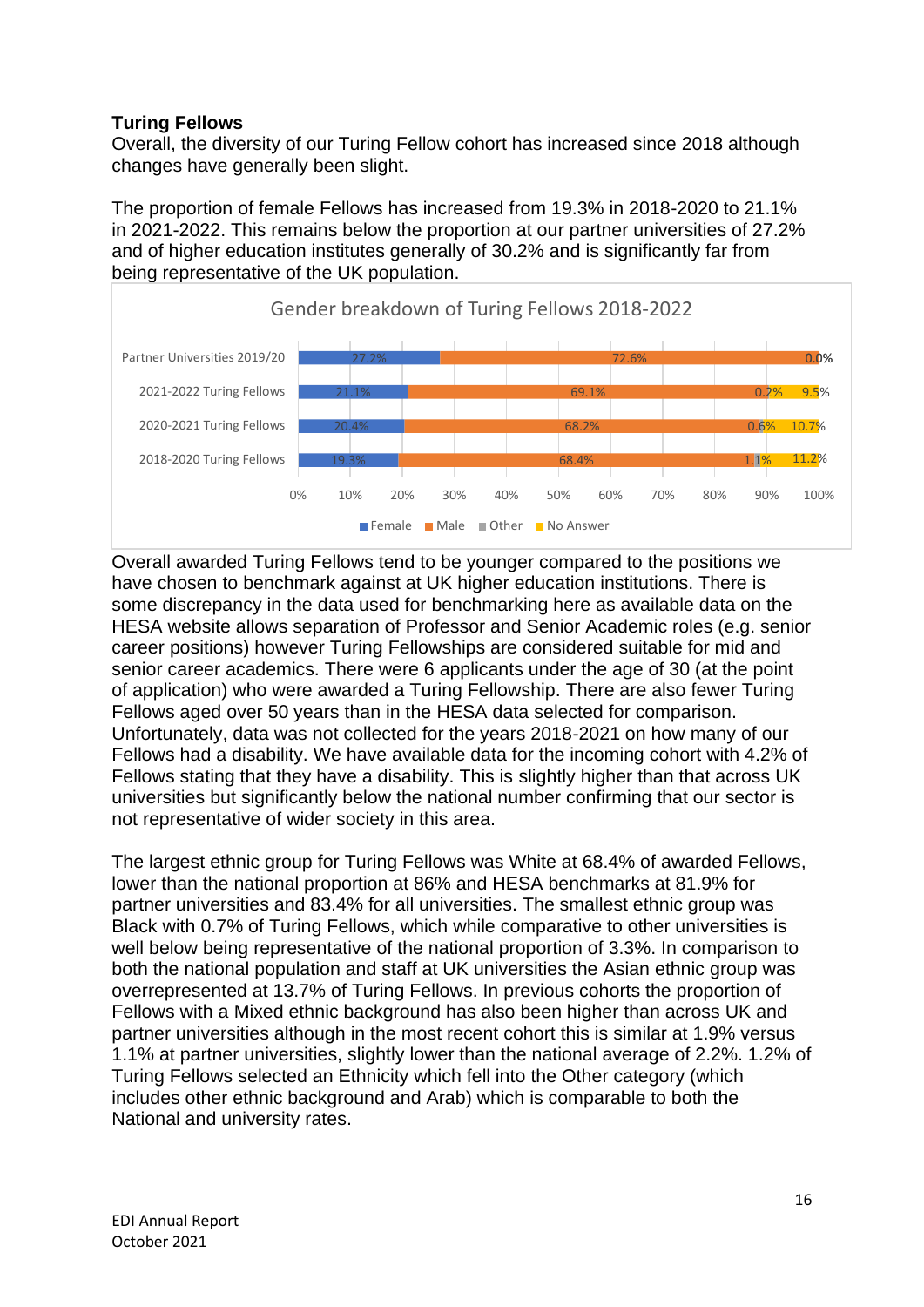

An analysis of success rates across the protected characteristics looked at here is included in Appendix 2. Broadly the awarded cohort reflected the pool of applicants although White applicants made up 68.4% of awarded candidates and only 64.2% of the applicant pool.

The number of applicants who selected "Prefer not to say" or did not answer the question remains high across all monitoring questions and ranges between 9.5% and 14.2% for the areas looked at here. The proportion not providing data has reduced from previous years although is still an area requiring work.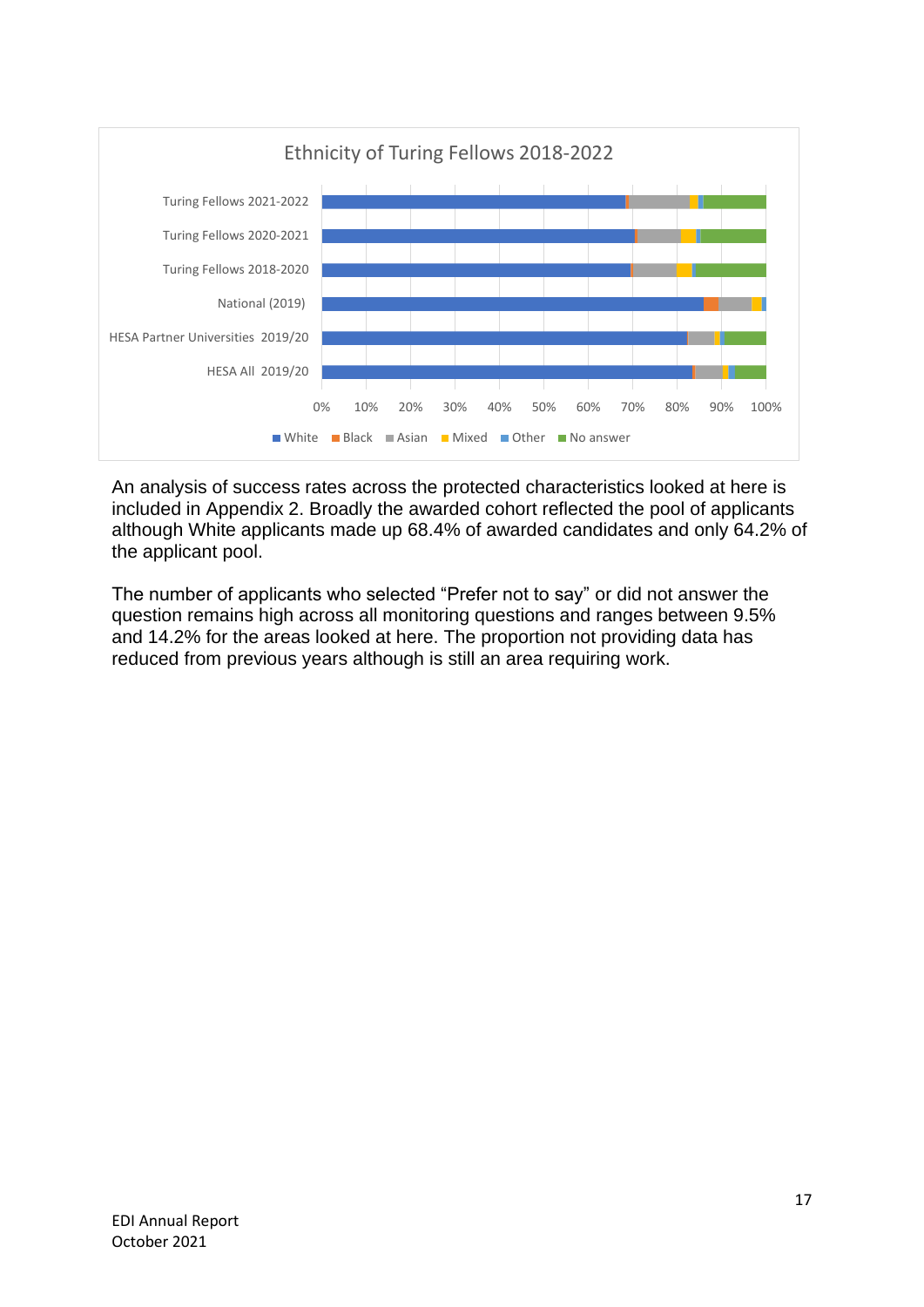#### **Table 2: Awarded 2021-22 Turing Fellows Protected Characteristic Data**

| Category                    | <b>HESA AII</b><br><b>Academic Staff</b><br><b>Professor/Senior</b><br><b>Academic</b><br>2019/20 |        | <b>HESA Partner</b><br><b>Universities</b><br>Data Academic<br><b>Staff</b><br><b>Professor/Senior</b><br><b>Academic</b><br>2019/20 |        | <b>National</b><br>(2019) | <b>Turing</b><br>Fellows 2018-<br>2020 |       | <b>Turing</b><br><b>Fellows</b><br>2020-2021 |         | <b>Turing</b><br><b>Fellows</b><br>2021-2022 |       |
|-----------------------------|---------------------------------------------------------------------------------------------------|--------|--------------------------------------------------------------------------------------------------------------------------------------|--------|---------------------------|----------------------------------------|-------|----------------------------------------------|---------|----------------------------------------------|-------|
| Age group                   |                                                                                                   |        |                                                                                                                                      |        |                           |                                        |       |                                              |         |                                              |       |
| 30 years and                |                                                                                                   |        |                                                                                                                                      |        |                           |                                        |       |                                              |         |                                              |       |
| under                       | 20                                                                                                | 0.1%   | 5                                                                                                                                    | 0.0%   | 36.3%                     |                                        | 0.3%  |                                              | 0.3%    |                                              | 1.4%  |
| 31-35 years                 | 195                                                                                               | 0.7%   | 35                                                                                                                                   | 0.3%   | 6.7%                      |                                        | 6.3%  |                                              | 6.0%    |                                              | 8.6%  |
| 36-40 years                 | 1215                                                                                              | 4.2%   | 375                                                                                                                                  | 3.6%   | 6.6%                      |                                        | 21.6% |                                              | 22.3%   |                                              | 21.3% |
| 41-45 years                 | 2990                                                                                              | 10.3%  | 1135                                                                                                                                 | 11.0%  | 6.0%                      |                                        | 19.8% |                                              | 19.8%   |                                              | 22.3% |
| 46-50 years                 | 5130                                                                                              | 17.7%  | 1870                                                                                                                                 | 18.1%  | 6.6%                      |                                        | 12.6% |                                              | 13.2%   |                                              | 13.0% |
| 51-55 years                 | 6555                                                                                              | 22.7%  | 2250                                                                                                                                 | 21.8%  | 7.0%                      |                                        | 6.3%  |                                              | 6.3%    |                                              | 9.7%  |
| 56-60 years                 | 5975                                                                                              | 20.7%  | 2095                                                                                                                                 | 20.3%  | 6.6%                      |                                        | 6.3%  |                                              | 6.3%    |                                              | 6.7%  |
| 61-65 years                 | 4015                                                                                              | 13.9%  | 1565                                                                                                                                 | 15.2%  | 5.6%                      |                                        | 5.5%  |                                              | 5.7%    |                                              | 3.9%  |
| 66 and over                 | 2830                                                                                              | 9.8%   | 985                                                                                                                                  | 9.5%   | 18.5%                     |                                        | 2.9%  |                                              | 2.8%    |                                              | 2.3%  |
| No answer                   | 0                                                                                                 | 0.0%   | 0                                                                                                                                    | 0.0%   | 0.0%                      |                                        | 18.4% |                                              | 17.3%   |                                              | 10.7% |
| Total                       | 28925                                                                                             |        | 10325                                                                                                                                |        |                           | 348                                    |       | 318                                          |         | 431                                          |       |
| <b>Disability</b><br>status |                                                                                                   |        |                                                                                                                                      |        |                           |                                        |       |                                              |         |                                              |       |
| Known<br>disability         | 965                                                                                               | 3.3%   | 225                                                                                                                                  | 2.5%   | 19%                       |                                        |       |                                              |         |                                              | 4.2%  |
| No known<br>disability      | 27960                                                                                             | 96.7%  | 8825                                                                                                                                 | 97.5%  | 81%                       | No data                                |       |                                              | No data |                                              | 95.8% |
|                             | 28925                                                                                             |        | 9050                                                                                                                                 |        |                           |                                        |       |                                              |         | 431                                          |       |
| <b>Ethnicity</b>            |                                                                                                   |        |                                                                                                                                      |        |                           |                                        |       |                                              |         |                                              |       |
| White                       | 24,130                                                                                            | 83.4%  | 7,735                                                                                                                                | 81.9%  | 86.0%                     |                                        | 69.5% |                                              | 70.4%   |                                              | 68.4% |
| <b>Black</b>                | 210                                                                                               | 0.7%   | 30                                                                                                                                   | 0.3%   | 3.3%                      |                                        | 0.6%  |                                              | 0.6%    |                                              | 0.7%  |
| Asian                       | 1,775                                                                                             | 6.1%   | 555                                                                                                                                  | 5.9%   | 7.5%                      |                                        | 9.8%  |                                              | 9.7%    |                                              | 13.7% |
| Mixed                       | 365                                                                                               | 1.3%   | 110                                                                                                                                  | 1.2%   | 2.2%                      |                                        | 3.4%  |                                              | 3.5%    |                                              | 1.9%  |
| Other                       | 415                                                                                               | 1.4%   | 100                                                                                                                                  | 1.1%   | 1.0%                      |                                        | 0.9%  |                                              | 0.9%    |                                              | 1.2%  |
| No answer                   | 2,035                                                                                             | 7.0%   | 880                                                                                                                                  | 9.3%   | 0%                        |                                        | 15.8% |                                              | 14.8%   |                                              | 14.2% |
| Total                       | 28,925                                                                                            | 100.0% | 9,440                                                                                                                                | 100.0% | 100.0%                    | 348                                    | 1     | 318                                          | 1.      | 431                                          | 1     |
| Gender                      |                                                                                                   |        |                                                                                                                                      |        |                           |                                        |       |                                              |         |                                              |       |
| Female                      | 8,735                                                                                             | 30.2%  | 2,570                                                                                                                                | 27.2%  | 50.60%                    |                                        | 19.3% |                                              | 20.4%   |                                              | 21.1% |
| Male                        | 20,140                                                                                            | 69.6%  | 6,850                                                                                                                                | 72.6%  | 49.40%                    |                                        | 68.4% |                                              | 68.2%   |                                              | 69.1% |
| Other                       | 0                                                                                                 | 0.0%   | 0                                                                                                                                    | 0.0%   |                           |                                        | 1.1%  |                                              | 0.6%    |                                              | 0.2%  |
| No Answer                   | 0                                                                                                 | 0.0%   | 0                                                                                                                                    | 0.0%   |                           |                                        | 11.2% |                                              | 10.7%   |                                              | 9.5%  |
| Total                       | 28,925                                                                                            |        | 9,440                                                                                                                                |        |                           | 348                                    |       | 318                                          |         | 431                                          |       |
|                             | Key                                                                                               |        |                                                                                                                                      |        |                           |                                        |       |                                              |         |                                              |       |

| .     |                  |                             |                          |                            |    |
|-------|------------------|-----------------------------|--------------------------|----------------------------|----|
|       |                  | More than 10% difference to |                          |                            |    |
|       |                  | benchmark or no engagement, | Between 5 and 10%        | Less than 5% difference to |    |
|       |                  | requires significant        | difference to benchmark. | benchmark, monitoring      |    |
|       | <b>Benchmark</b> | improvement                 | requires improvement     | required                   |    |
|       |                  | More than 10% difference to | Between 5 and 10%        | Less than 2% difference to |    |
|       |                  | benchmark, not an area of   | difference to benchmark. | benchmark, area of low     | 18 |
|       |                  | concern                     | area of low concern      | concern                    |    |
| ∍n∩rt |                  |                             |                          |                            |    |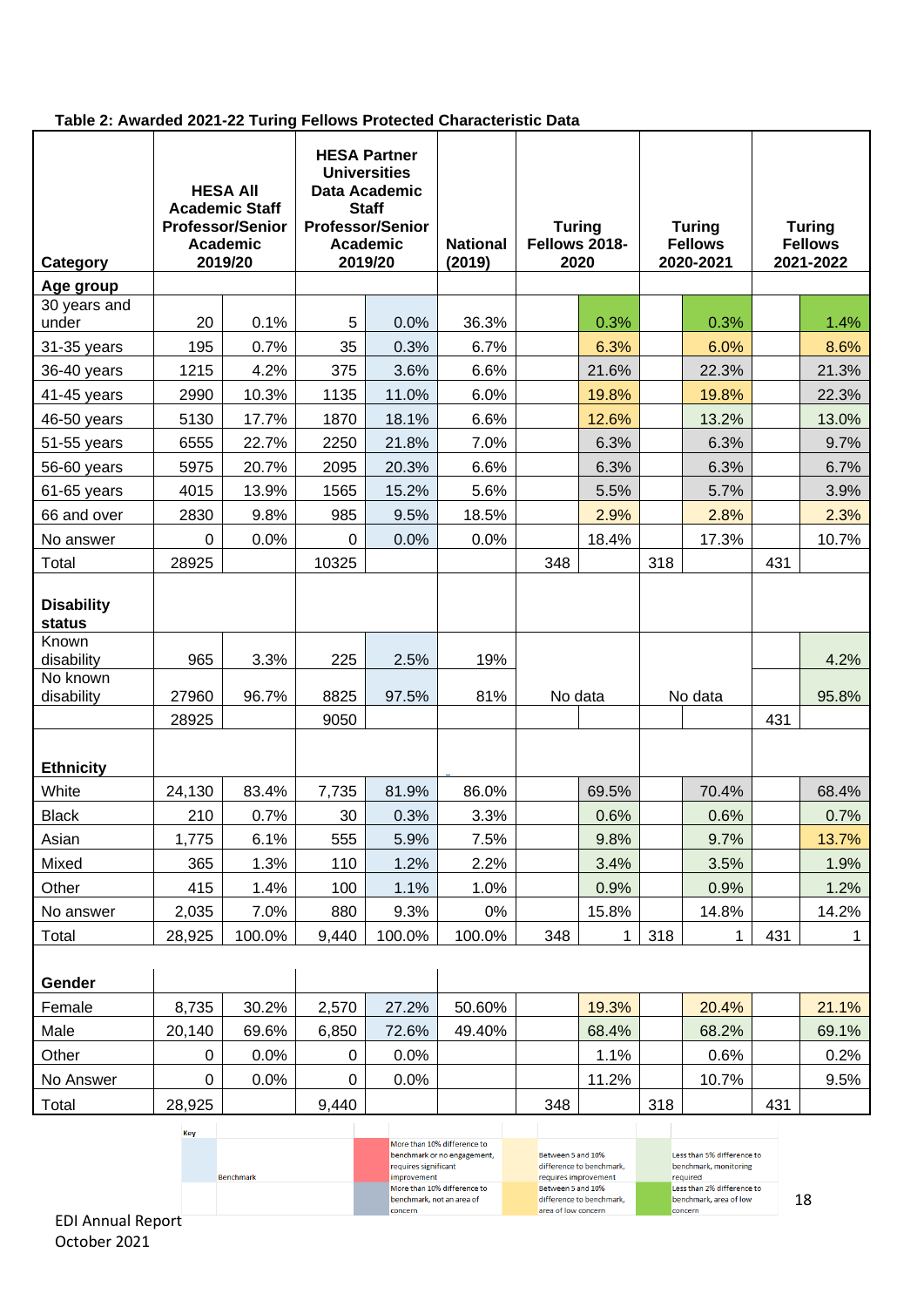## <span id="page-18-0"></span>**Turing Students**

We have access to diversity data for the last 5 cohort of Turing students. For years 2017-2019 this included students enrolled on both the Enrichment Scheme and Turing Doctoral Studentships. From 2020 the Turing no longer offered Turing Doctoral Studentships.

Applications the 2021-2022 cohort were split into two streams; one for new applicants and one for applicants who had been successful in their application for the 2021 Enrichment Scheme which was cancelled due to the covid-19 pandemic. The diversity of the Turing cohort has changed significantly in some areas over the last four years. In particular, the diversity of gender and disability has improved.

In 2017 19% of Turing students were female and in 2021 34% of the new cohort will be female. This is a slight dip from 2020 and still below the HESA proportion of 45.5%. It should be noted it is difficult to make a direct comparison with HESA data as this includes all Postgraduate Research students in science subjects, including master's level while Turing students are all studying at doctoral level. Responses for 2019/20 were particularly low as Doctoral Students applied first to their home universities, meaning Turing



was only able to collect monitoring data where we had permission from the students for universities to share it with us.

In 2020 we saw a sharp rise in the number of students with a disability on their application from 0% for the past two years up to 18 % before falling to 7% in 2021. In 2020 we also introduced a number of significant changes to the Enrichment Scheme including offering part time placements, greater promotion of the support provided to students and an access award for students with a disability of caring responsibility.

|                                       | 2020   | 2021    |
|---------------------------------------|--------|---------|
| Awards for caring<br>responsibilities | ാ      | 3       |
| Awards for                            |        |         |
| disability                            |        |         |
| Total value                           | £9,900 | £16,080 |

With regards to ethnicity the diversity of our Enrichment cohorts remains an area in need of improvement. The Turing is yet to have a Black student on our Enrichment or Doctoral programme. As with Turing Fellows the proportion of students who selected an ethnic group under Asian remains higher than the national average for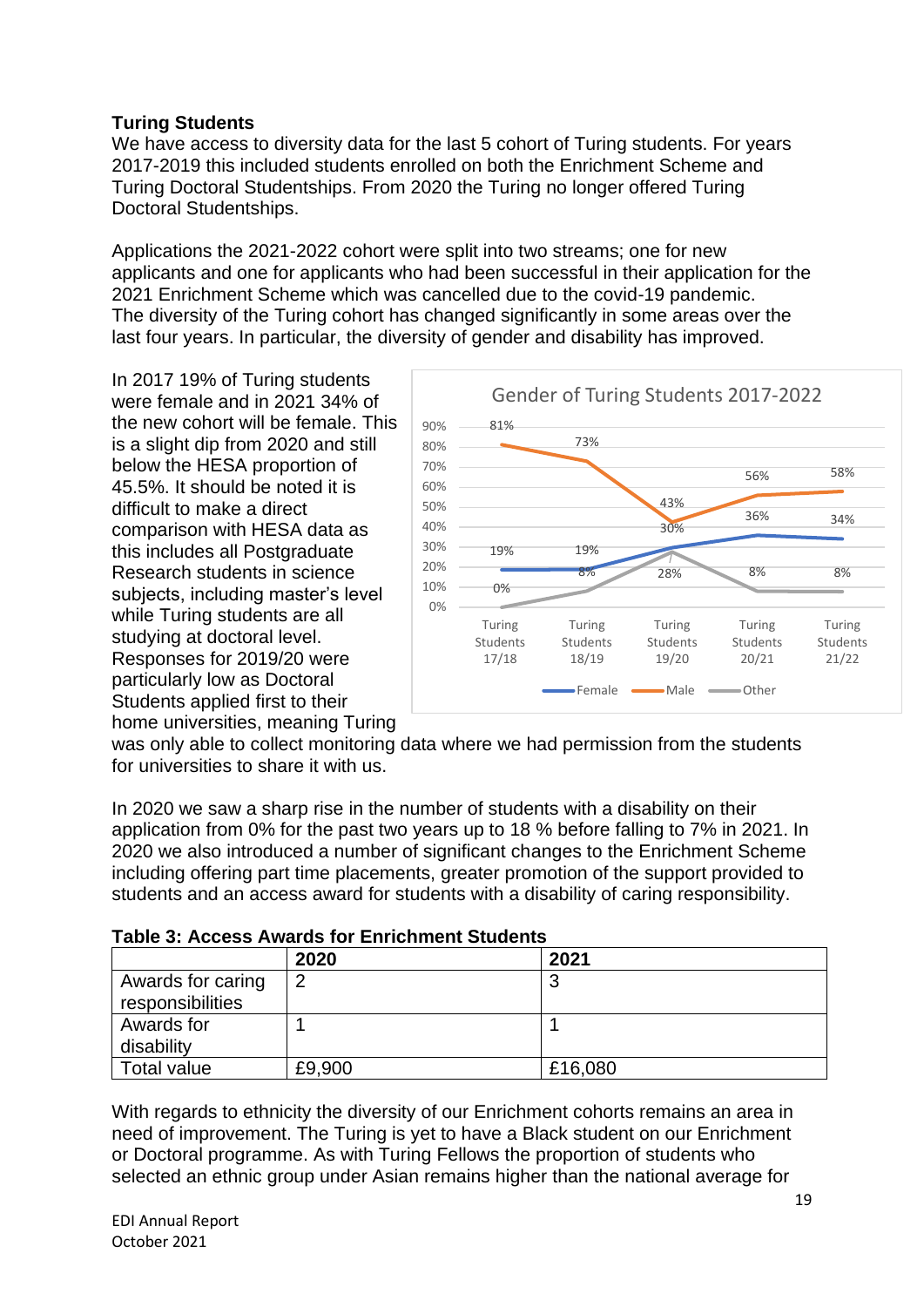postgraduate research students in science subjects at 21% of Turing students versus 9.1%. White students are the largest ethnic group at 62% of the 2021-22 Enrichment cohort. Students with an ethnic background that falls under the heading of Mixed and Other represented 3% and 4% of the cohort respectively, which is in line with previous Turing student cohorts and the larger postgraduate student population.

Analysis of success rates shows rates broadly in line with the applicant pool. Applicants whose ethnicity was categorised as Black or Chinese were less successful in their applications, making up 1.5% and 12.7% of the applicant pool but 0% and 10.1% respectively of the awarded candidates.

The age profile of our student cohorts differs from that of postgraduate research students in science subjects in general. Our cohorts tend to see more students in the 25–29 year age range and, as we have moved away from offering full PhD Studentships, less students in the 21-24 year age group. This perhaps reflects the typical career path in data science and AI of postgraduate study following shortly after undergraduate study. We have seen an improvement in the number of students 30 years or older in the last few years which may be connected to the changes mentioned above.

As with Turing Fellows, reporting rates are high enough to give a good indication of the diversity of our cohorts, but there are significant gaps.

The Enrichment scheme is open to students from any UK university and this year saw applications from 37 UK universities and 1 from University College Dublin under a partnership agreement with Insight Ireland. The final successful pool of applicants represented 22 universities which are listed in Appendix 2. 84.8% of candidates are from partner universities and 89.9% are from Russell Group universities. Students from partner universities tend to fair better during the application process making up 84.8% of successful applicants but only 73.1% of submitted applicants.

|                     | <b>Total</b><br>submitted | %     | <b>Total</b><br><b>Accepted</b> | $\frac{0}{0}$ |
|---------------------|---------------------------|-------|---------------------------------|---------------|
| <b>Turing</b>       |                           |       |                                 |               |
| <b>Partner</b>      |                           |       |                                 |               |
| <b>Universities</b> | 144                       | 73.1% | 67                              | 84.8%         |
| <b>Russell</b>      |                           |       |                                 |               |
| <b>Group</b>        |                           |       |                                 |               |
| <b>Universities</b> | 169                       | 85.8% | 71                              | 89.9%         |
| <b>Post 1992</b>    |                           |       |                                 |               |
| <b>Universities</b> | 5                         | 2.5%  | 1                               | 1.3%          |

**Table 4: University data for Enrichment applications 2021**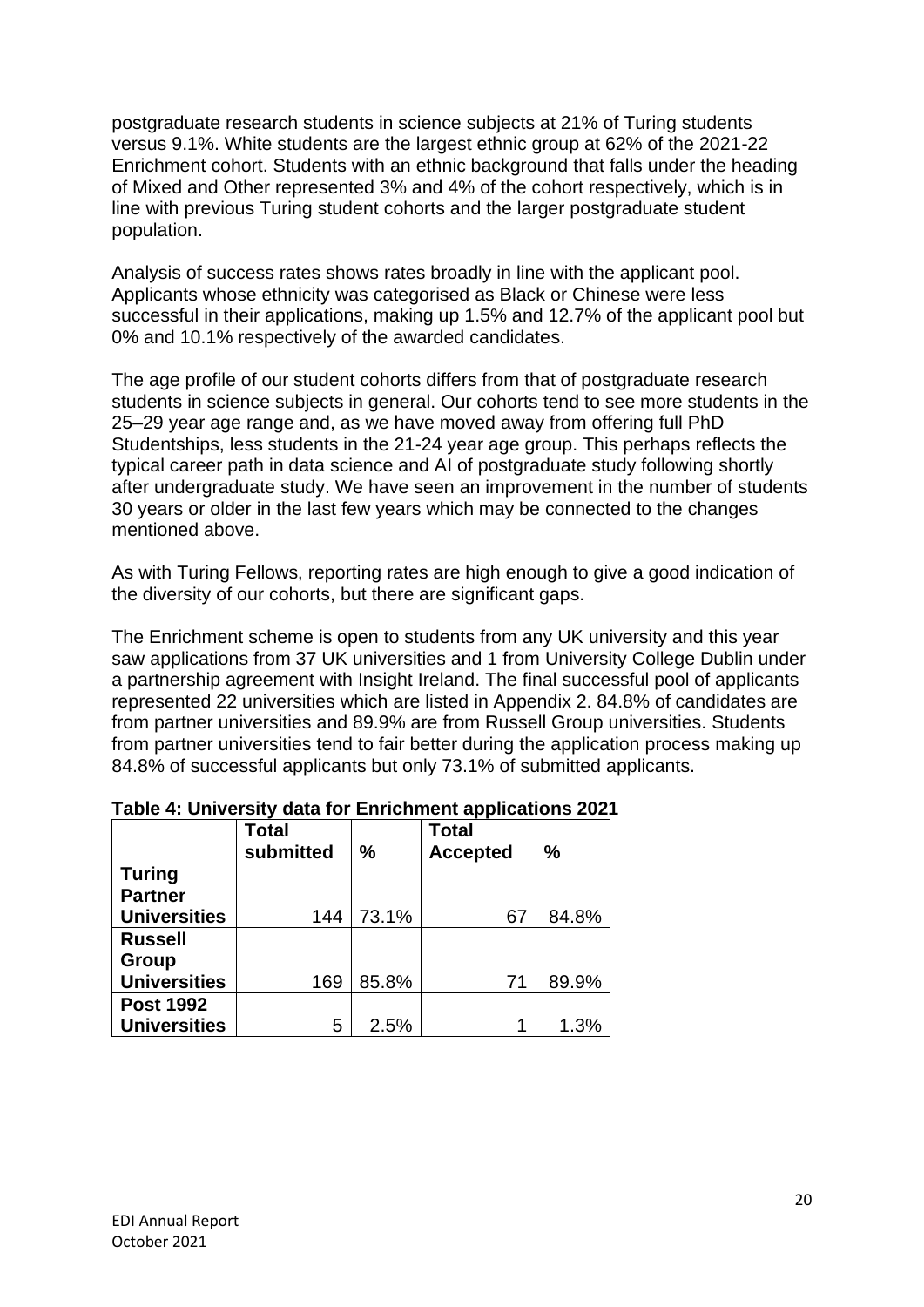| Category                 |        | <b>Science Postgraduate</b><br><b>Research Students</b><br>19/20 (Source: HESA) | <b>Turing 17/18</b><br><b>Doctoral and</b><br><b>Enrichment</b><br>Total: 32 | <b>Turing 18/19</b><br><b>Doctoral and</b><br><b>Enrichment</b><br>Total: 37 | Turing 19/20<br><b>Doctoral and</b><br><b>Enrichment</b><br>Total: 47 | Turing 20/21<br><b>Enrichment</b><br>Total: 50 | <b>Turing 21/22</b><br><b>Enrichment</b><br>Total: 76 | Key<br><b>Benchmark</b><br>More than 10% difference to<br>benchmark or no engagement, |
|--------------------------|--------|---------------------------------------------------------------------------------|------------------------------------------------------------------------------|------------------------------------------------------------------------------|-----------------------------------------------------------------------|------------------------------------------------|-------------------------------------------------------|---------------------------------------------------------------------------------------|
| <b>Sex</b>               |        |                                                                                 |                                                                              |                                                                              |                                                                       |                                                |                                                       | requires significant<br>improvement                                                   |
| Female                   | 31535  | 45.5%                                                                           | 19%                                                                          | 19%                                                                          | 30%                                                                   | 36%                                            | 34%                                                   | More than 10% difference to<br>benchmark, not an area of                              |
| Male                     | 37585  | 54.2%                                                                           | 81%                                                                          | 73%                                                                          | 43%                                                                   | 56%                                            | 58%                                                   | concern<br>Between 5 and 10% difference                                               |
| Other                    | 230.00 | 0.3%                                                                            | 0%                                                                           | 8%                                                                           | 28%                                                                   | 8%                                             | 8%                                                    | to benchmark, requires<br>improvement                                                 |
|                          | 69350  |                                                                                 |                                                                              |                                                                              |                                                                       |                                                |                                                       | Less than 5% difference to<br>benchmark, monitoring                                   |
| Age group                |        |                                                                                 |                                                                              |                                                                              |                                                                       |                                                |                                                       | required                                                                              |
| 20 and under             | 115    | 0.2%                                                                            | 0%                                                                           | 0%                                                                           | 0%                                                                    | 2%                                             | 0%                                                    | Less than 2% difference to<br>benchmark, area of low concern                          |
| 21-24 years              | 21050  | 30.4%                                                                           | 44%                                                                          | 38%                                                                          | 28%                                                                   | 24%                                            | 8%                                                    |                                                                                       |
| 25-29 years              | 26030  | 37.5%                                                                           | 56%                                                                          | 51%                                                                          | 45%                                                                   | 52%                                            | 66%                                                   |                                                                                       |
| 30 years and             |        |                                                                                 |                                                                              |                                                                              |                                                                       |                                                |                                                       |                                                                                       |
| over                     | 22155  | 31.9%                                                                           | 0%                                                                           | 0%                                                                           | 6%                                                                    | 8%                                             | 18%                                                   |                                                                                       |
| Age unknown              | 5      | 0.0%                                                                            | 0%                                                                           | 11%                                                                          | 21%                                                                   | 14%                                            | 8%                                                    |                                                                                       |
|                          | 69355  |                                                                                 |                                                                              |                                                                              |                                                                       |                                                |                                                       |                                                                                       |
| <b>Disability status</b> |        |                                                                                 |                                                                              |                                                                              |                                                                       |                                                |                                                       |                                                                                       |
| Known disability         | 6740   | 9.7%                                                                            | 3%                                                                           | 0%                                                                           | 0%                                                                    | 18%                                            | 7%                                                    |                                                                                       |
| No known                 |        |                                                                                 |                                                                              | 100                                                                          | 100                                                                   |                                                |                                                       |                                                                                       |
| disability               | 62610  | 90.3%                                                                           | 97%                                                                          | %                                                                            | $\%$                                                                  | 82%                                            | 93%                                                   |                                                                                       |
|                          | 69350  |                                                                                 |                                                                              |                                                                              |                                                                       |                                                |                                                       |                                                                                       |
| <b>Ethnicity</b>         |        |                                                                                 |                                                                              |                                                                              |                                                                       |                                                |                                                       |                                                                                       |
| White                    | 31870  | 78.4%                                                                           | 78%                                                                          | 65%                                                                          | 53%                                                                   | 60%                                            | 62%                                                   |                                                                                       |
| <b>Black</b>             | 1335   | 3.3%                                                                            | 0%                                                                           | 0%                                                                           | 0%                                                                    | 0%                                             | 0%                                                    |                                                                                       |
| Asian                    | 3680   | 9.1%                                                                            | 16%                                                                          | 16%                                                                          | 13%                                                                   | 22%                                            | 21%                                                   |                                                                                       |
| Mixed                    | 1520   | 3.7%                                                                            | 3%                                                                           | 3%                                                                           | 2%                                                                    | 6%                                             | 3%                                                    |                                                                                       |
| Other                    | 900    | 2.2%                                                                            | 3%                                                                           | 5%                                                                           | 0%                                                                    | 4%                                             | 4%                                                    |                                                                                       |
| Not known                | 1350   | 3.3%                                                                            | 0%                                                                           | 11%                                                                          | 32%                                                                   | 8%                                             | 11%                                                   |                                                                                       |
|                          | 40655  |                                                                                 |                                                                              |                                                                              |                                                                       |                                                |                                                       |                                                                                       |

## **Table 5: Turing Student Awarded Applicants Personal Characteristics Data 2017-2022**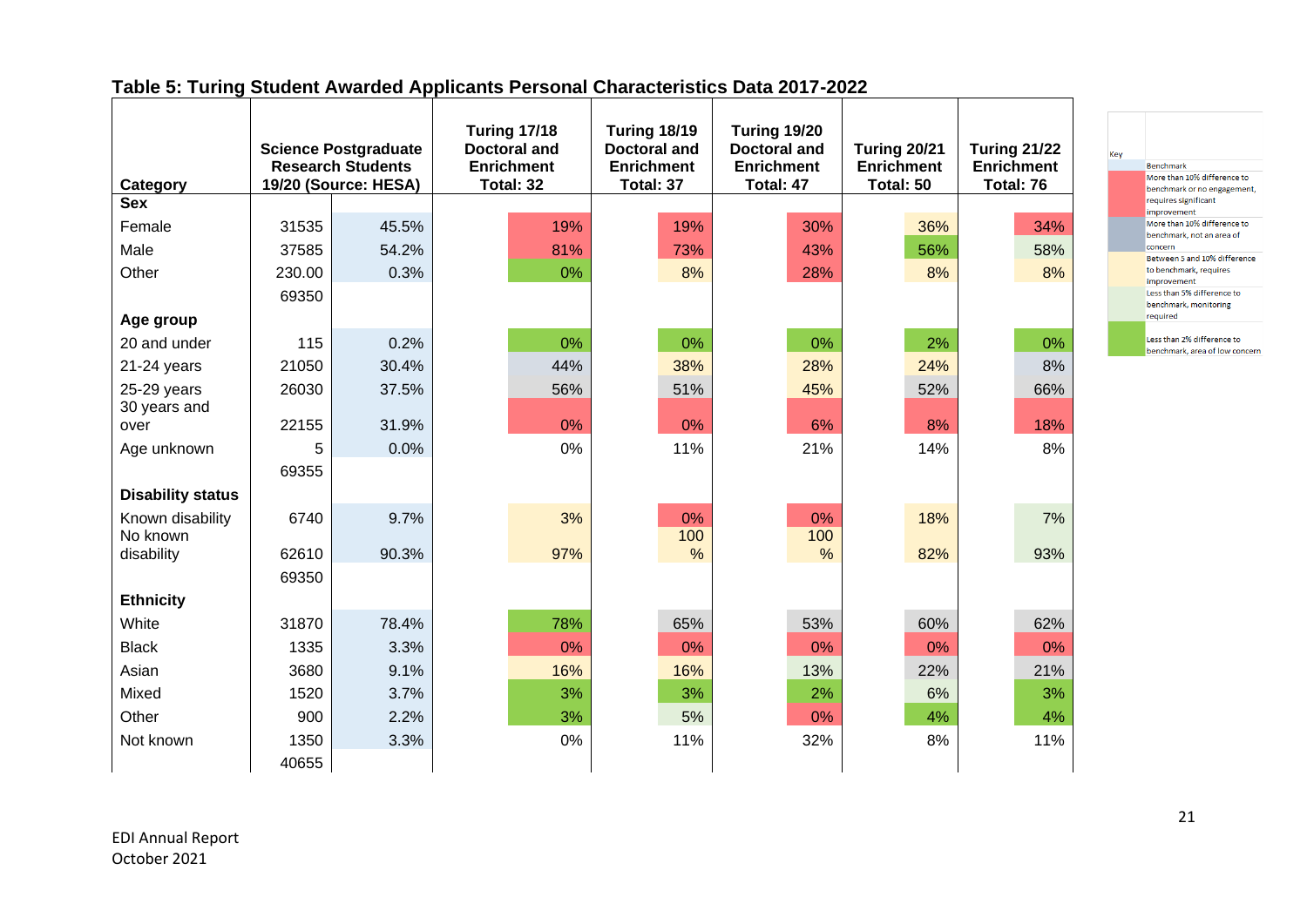#### <span id="page-21-0"></span>**Conclusion**

This EDI Annual Report has been produced with an aim of providing an overview of the current understanding of progress in the areas of equality, diversity and inclusion at the Turing. Work over the past year has been largely focused on the production of the EDI Strategy and Action Plan which we are confident will guide our work in this area for the next three years.

The initial review of diversity data is useful in understanding the position from which the Institute is beginning this work. We strongly feel further analysis is required before quantitative targets are set as well as further discussions with the relevant teams at the Institute. While we are careful to build the foundations of our EDI practice before establishing set targets we intend to equip and support our community to continue to take steps towards our EDI goals, be they small adjustments or significant changes in policy.

Overall, as stated throughout the strategy, we recognise to make progress in this area, we will need to collaborate with others within our sector and beyond and look forward to taking steps towards this in the future.